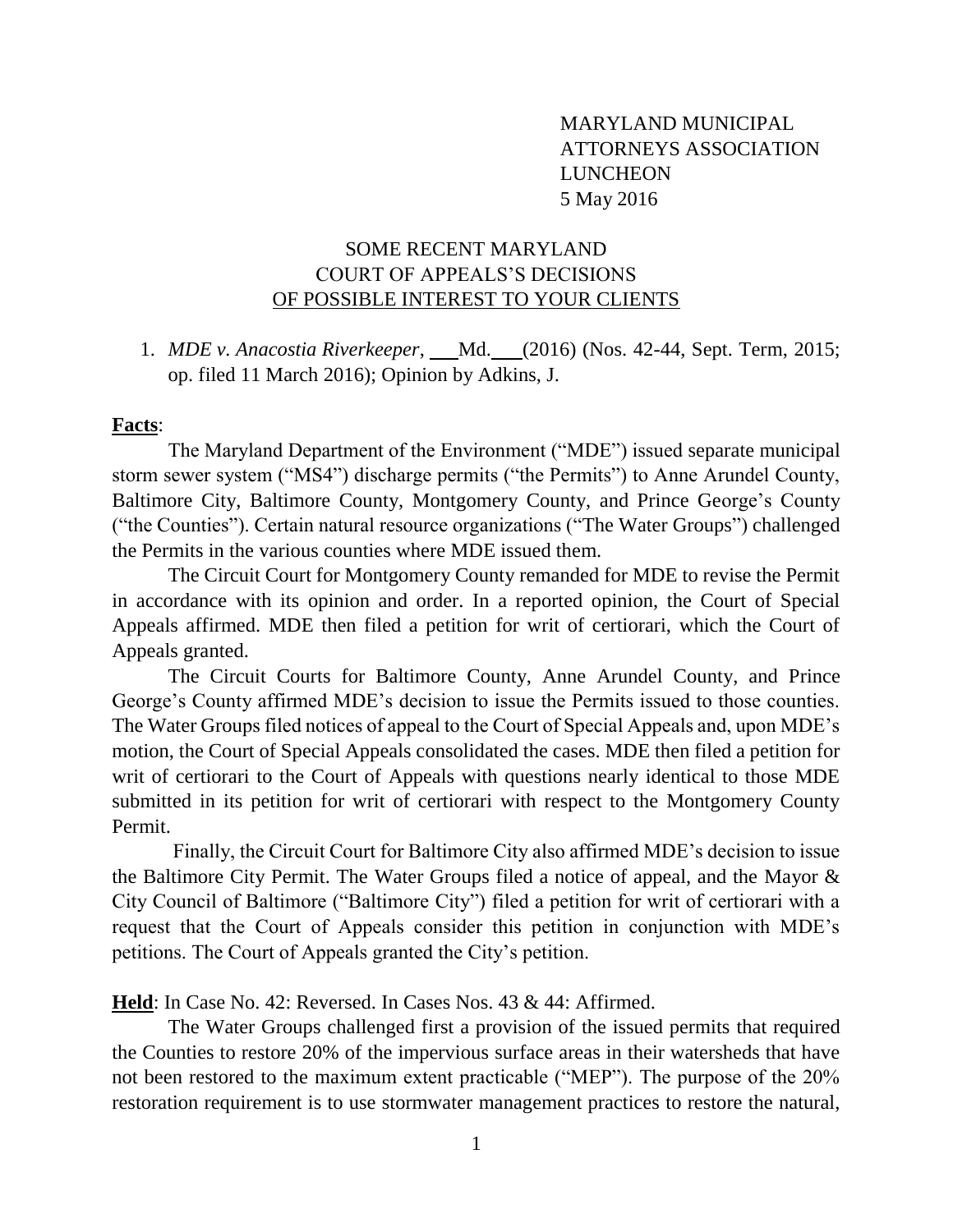beneficial processes in our environment that have changed due to development of impervious surfaces. The Water Groups argued that the 20% restoration requirement is too opaque to comply with 33 U.S.C.  $\S$  1342(p)(3)(B)(iii), the MEP standard; however, 33 U.S.C. §  $1342(p)(3)(B)(iii)$  imposes no minimum standard or requirement on MDE other than to establish controls for MS4s to reduce the discharge of pollutants. Moreover, the record reflects that MDE established a performance standard, the water quality volume standard ("WQv"), that defines as acceptable those practices from which the Counties may choose in order to fulfill the 20% restoration requirement.

The Water Groups argued also that MDE did not explain why it selected 20% as the restoration goal or how this Permit provision will promote necessary pollution reduction. The Court disagreed with the Water Groups' position because the applicable law affords permitting authorities flexibility in establishing controls for MS4s. That is, MS4s shall require controls "and such other provisions as the Administrator or the State determines appropriate for the control of such pollutants." 33 U.S.C.  $\S$  1342(p)(3)(B)(iii) (emphasis added). MDE justified its decision also based on a well-developed and vetted strategy for restoring the Chesapeake Bay. MDE selected the 20% restoration requirement from a state plan called a Watershed Implementation Plan whose pollution reduction targets the EPA found were attainable.

Finally, with respect to the 20% restoration requirement, the Water Groups objected to MDE's method of calculating impervious surface area not restored to the MEP. The Court disagreed with the Water Groups because MDE reasonably justified its decision based on the accurate determination that 2002 marked a significant milestone in the State's treatment of water quality. Around 2002, MDE subjected best management practices ("BMPs") to performance standards to better treat water quality. Thus, the Water Groups' challenges to the 20% restoration requirement failed.

Next, the Water Groups argued that MDE failed to comply with 40 C.F.R. § 122.44(d)(1)(vii)(B), a federal regulation that requires MDE to establish effluent limitations that take into account wasteload allocations ("WLAs"). They contended that MDE committed legal error by designing the Permits so that MDE will review the effluent limitations one year after issuing the Permits, thereby precluding the agency from knowing whether the effluent limitations are consistent with the WLAs. The reasoning of the Water Groups failed because 40 C.F.R. § 122.44(d)(1)(vii)(B) is, like the MEP standard, flexible as to how a permitting authority complies with this regulation. The EPA set a minimal, flexible requirement in which the permitting authority is to design a scheme where effluent limits are compatible or in agreement with WLAs. Moreover, MDE complied with the regulation by incorporating the WLAs into the Permits and by using an "iterative" process of agency review and program change to ensure progress in meeting the WLAs.

Next, the Water Groups challenged the Permits' monitoring provisions in two ways. As required by federal regulations, the Water Groups contend first that the provisions do not produce representative data in the MS4 jurisdictions. MDE ensured, however, that the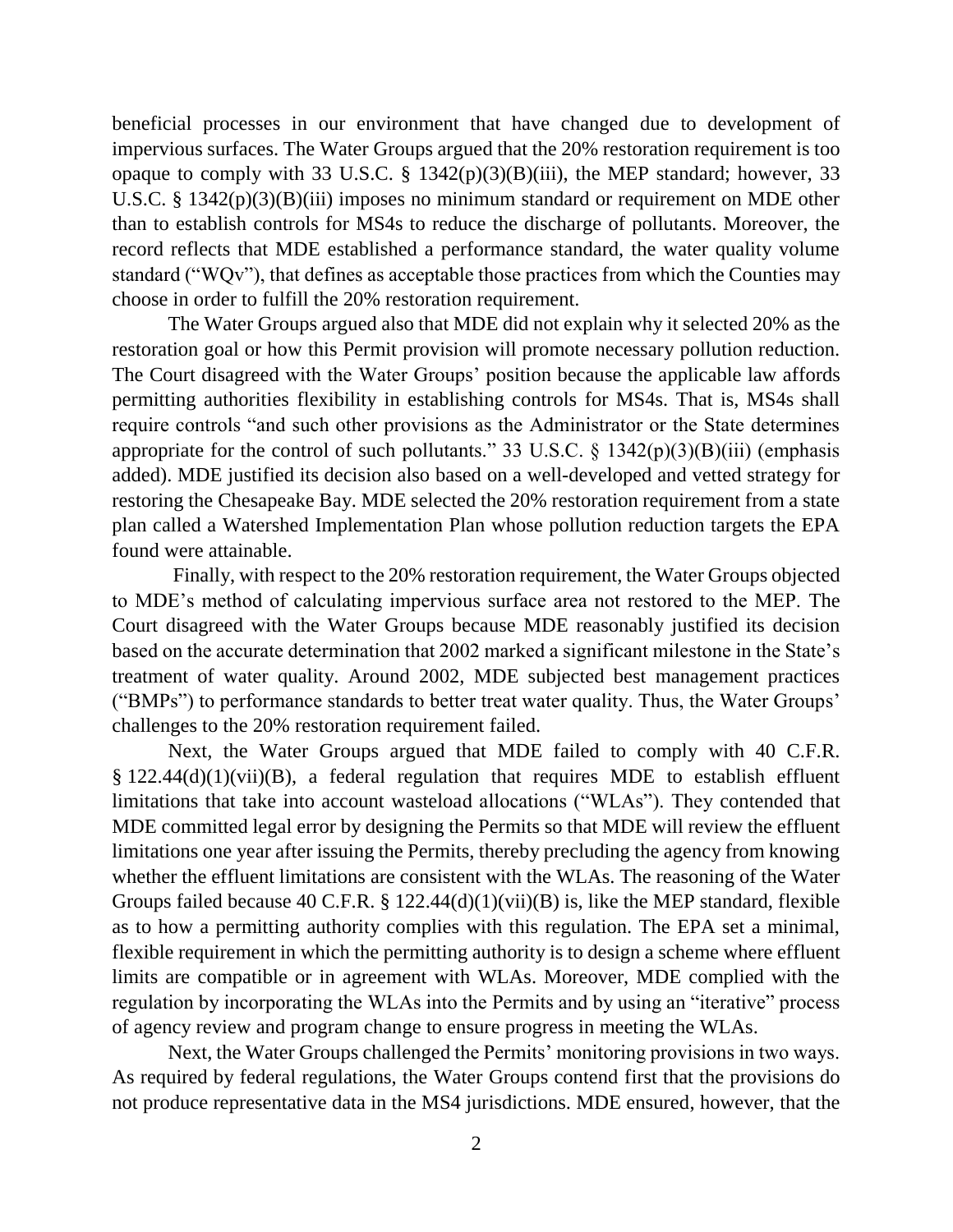Counties monitor stormwater discharges at monitoring locations that represent an adequate range of land uses statewide, and the agency has increased also the frequency of monitoring in this version of the Permits to yield more representative information at the County level. Thus, the Court concluded that MDE's monitoring program will produce representative data.

The Water Groups argued secondly that the Permits' monitoring provisions fail to assure compliance with Permit requirements. Through its monitoring and modeling scheme and the concept of adaptive management, however, MDE assured compliance with the two applicable requirements: (1) controls to reduce the discharge of pollutants and (2) the restoration of 20% of impervious surface area not restored to the MEP.

With respect to pollutant controls (also known as BMPs), MDE relies on an approach known as adaptive management, whereby the agency imposes program changes based on annual report data obtained from monitoring. In addition, because, BMPs are subject to estimation and prediction in this context, MDE uses focused monitoring and modeling to produce high quality assessments of BMPs. Consequently, all interested parties understand better the effects that restoration activities like BMPs will have on the State's waters. Through adaptive management, MDE will force the Counties to select BMPs that will reduce the discharge of pollutants if those Counties submit data indicating that their activities are ineffective at pollution reduction.

With respect to the 20% restoration requirement, MDE incorporated a clear evaluation tool into the Permits—the Guidance—to assess restoration of impervious surfaces. Under the Guidance, to ensure that the Counties implement satisfactory BMPs on their untreated surfaces, MDE requires the Counties to translate activities into credits. Because the Counties must adhere to the credit system, MDE can evaluate the jurisdictions' performances uniformly. This accounting system is also flexible enough to accommodate more non-traditional activities for which restoration credits are available. Importantly, the applicable monitoring provision the Water Groups raised contemplates a flexible approach to monitoring. Moreover, the Counties must report annually on their progress in achieving the 20% restoration requirement, thereby allowing MDE to review the Counties' progress.

Finally, the Water Groups contended that MDE "unlawfully circumvent[ed]" federal and state public participation requirements because the TMDL restoration plans, which include significant new requirements, come into existence more than one year after the Permits are issued, without providing for public notice and comment. They view the TMDL plans that must be submitted to MDE as a modification of the Permits. The Permits direct, however, the Counties to develop the restoration plans using BMPs that are found in documents that MDE incorporated into the Permits during the notice-and-comment period: the Manual and the Guidance. When the Counties submitted (or will submit) restoration plans using these BMPs, no modification will occur because the Counties will draw merely from the same pool of BMPs that the agency had analyzed and approved previously for restoration purposes.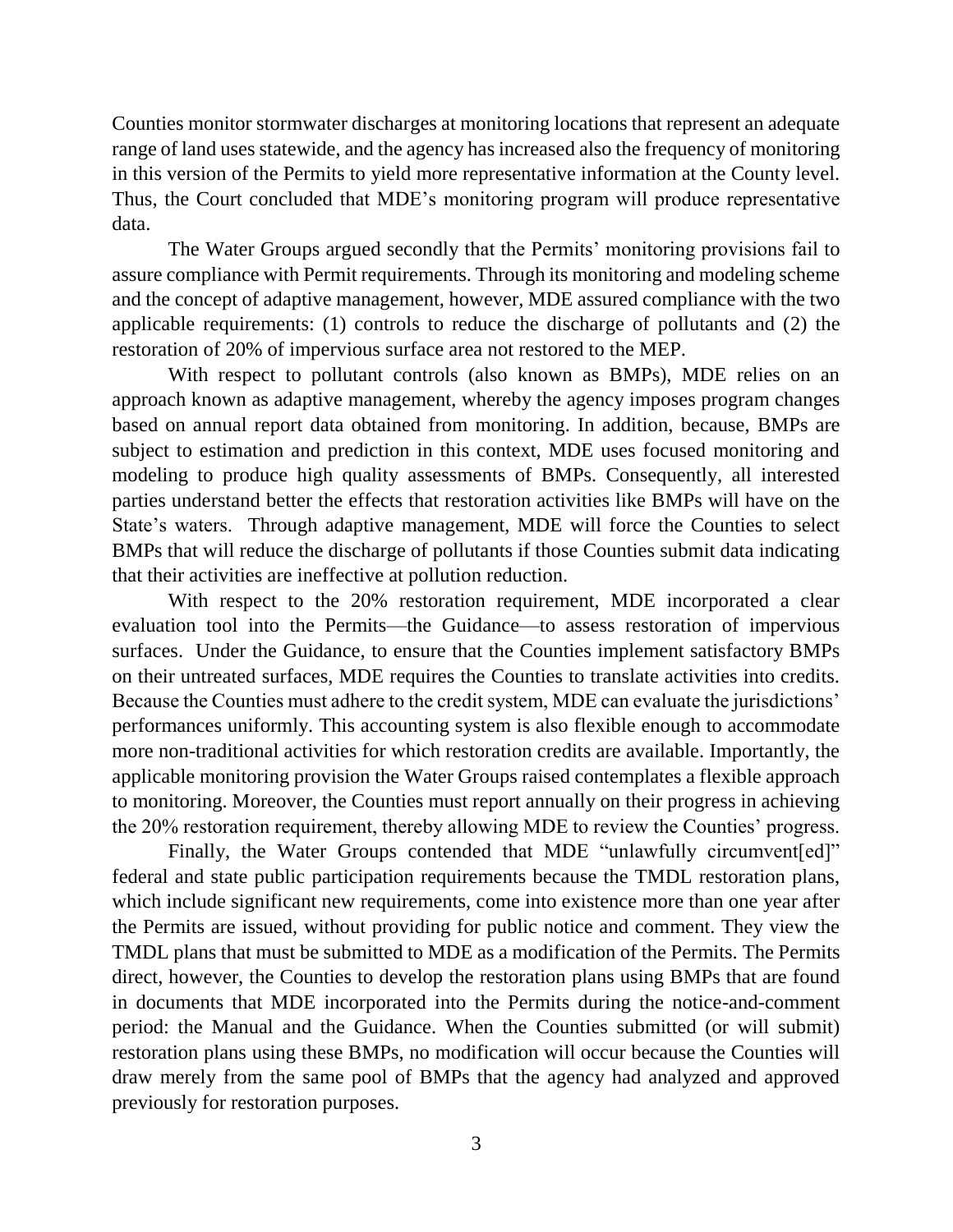For these reasons, the Court found also find unavailing the Water Groups' argument that the restoration plans violate federal and state laws on public notice and comment because the Groups could not comment meaningfully about decisions yet to be made. As the Court explained, the BMPs were available previously for the public to comment on because the Counties select BMPs from publicly available documents, the Manual and the Guidance. Moreover, although the Counties create the restoration plans after the Permits are approved, the public is able nonetheless to participate in the formulation of the plans. The Permits provide explicitly for "[a] minimum 30 day comment period" before finalization of the restoration plans. Critically, the Counties must include also a summary in their annual reports of how they "addressed or will address any material public comments received." The failure by any County to comply with this requirement constitutes a violation of the CWA and is grounds for an enforcement action.

The Water Groups relied on the Second Circuit's decision in *Waterkeeper Alliance, Inc. v. EPA*, 399 F.3d 486 (2d Cir. 2005), in support of their argument that the contents of the TMDL plans are subject to public participation requirements. In contrast to the nutritional plans discussed in *Waterkeeper Alliance*, however, the most critical element of the restoration plans—the BMPs— is already included in the Permits because the Permits incorporate the Manual and Guidance, which set forth those practices.

The Water Groups argued further that MDE must incorporate formally the restoration plans through modification procedures because the plans contain compliance schedules. A schedule of compliance is "any restriction *established by a State*." 33 U.S.C. § 1362(11) (emphasis added). The restoration plans contain schedules. The schedule in the restoration plan, however, is set by the *Counties*. States are not required to set compliance schedules, 40 C.F.R. § 122.47, and MDE has not exercised its discretion to do so.

In the final argument in their public participation challenge, the Water Groups alleged that the 20% restoration requirement "is not specific, measurable, or enforceable." Thus, they argued, MDE created a requirement on which the Water Groups cannot comment or seek judicial review. The Court disagreed. Although the Water Groups do not know in advance which specific practices the Counties will select to restore their impervious surfaces, MDE permitted the Counties to select from among practices that satisfied a specific performance standard, WQv, as set out in the Manual.

The Water Groups attempted to bolster their argument by averring that MDE incorporated an assessment tool, the Guidance, which provides only assumptions about stormwater practices, not an enforceable standard. Thus, according to the Water Groups, MDE could not know whether the Counties' efforts would be adequate when it issued the Permits because "whether the chosen practices actually meet these [pollution reduction] expectations depends entirely on the details of a permittee's restoration plans." This argument, however, failed because it overlooks the nature of the 20% restoration requirement: it is a surrogate. Because the 20% restoration requirement is a surrogate for reducing pollution, MDE has created logically an accountability system in the Permits,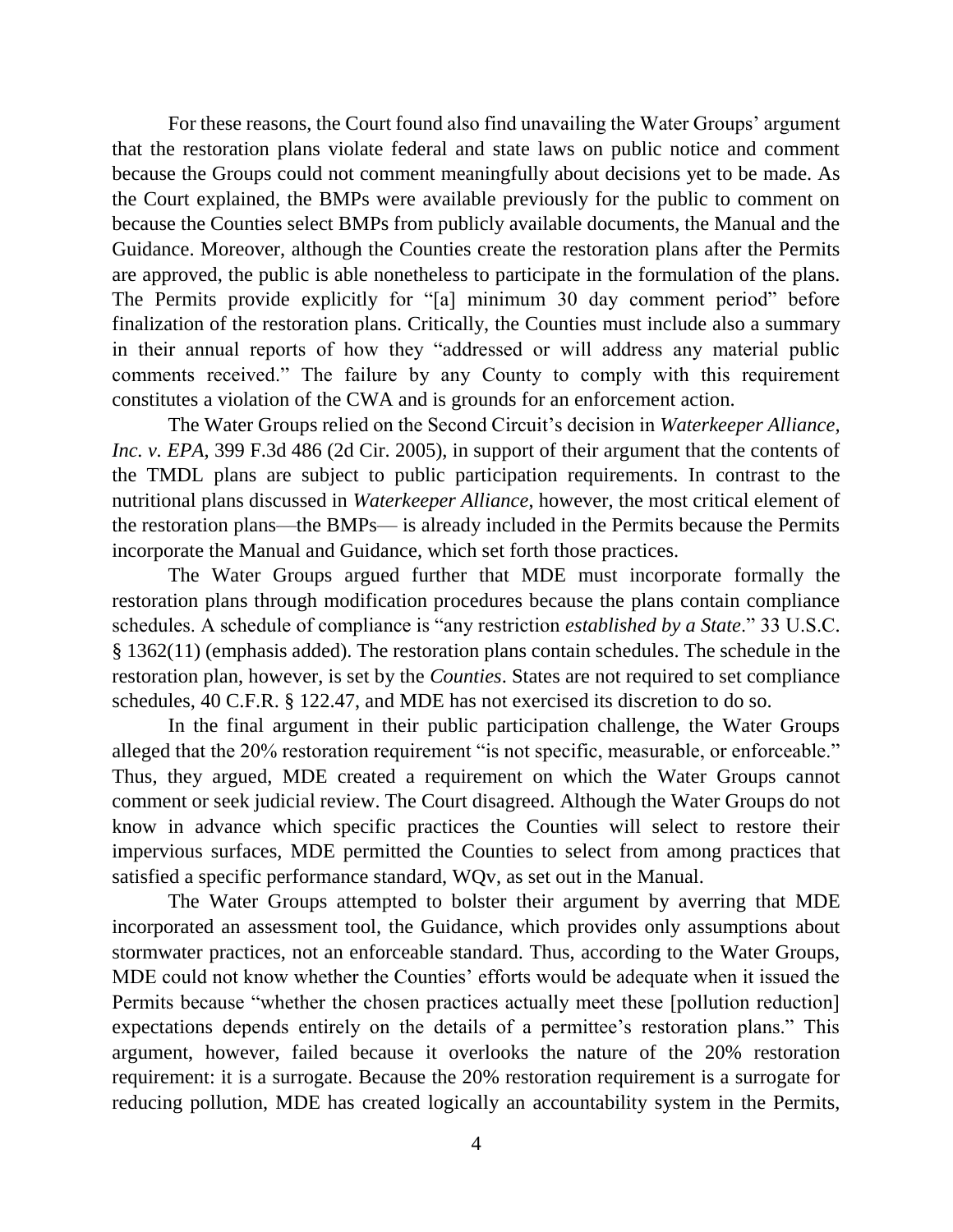including through the Guidance, based on an assessment of compliance *with the surrogate*, not on assessment of pollution reduction in fact.

2. *Toms v. Calvary Assembly of God*, Md. (2016) (No. 26, Sept. Term, 2015; op. filed 29 February 2016); Opinion by Greene, J. (Harrell, J., joins judgment only).

## **Facts**:

Petitioner, Andrew David Toms ("Toms"), operates a dairy farm in Frederick County, Maryland, and maintains a herd of approximately 90 head of cattle. On 9 September 2012, a church-sponsored fireworks display, which was open to the public, took place on property adjacent to Toms' dairy operation. A permit to discharge fireworks had been obtained. The event was supervised by a deputy fire marshal. No misfires or malfunctions took place. At the time of the event, Toms' cattle were inside his barn. According to Toms, the fireworks display was so loud that it startled his cattle, causing a stampede inside the barn. The stampede resulted in the death of four dairy cows, property damage, disposal costs, and lost milk revenue.

Toms filed suit against the respondents, collectively, Calvary Assembly of God, Inc. ("Calvary"), Zambelli Fireworks Manufacturing Co. ("Zambelli"), Zambelli employee Kristopher Lindberg, and Auburn Farms, Inc.<sup>1</sup> in the District Court of Maryland sitting in Frederick County ("District Court"). Toms sought damages of \$13,148.20 under theories of negligence, nuisance and strict liability for an abnormally dangerous activity. On the issue of strict liability, Toms alleged that the noise produced by a fireworks discharge was abnormally dangerous to livestock. The District Court did not find any basis for liability, and entered judgment in favor of the respondents. Pursuant to Md. Rule 7-113, Toms noted an appeal on the record to the Circuit Court for Frederick County. The Circuit Court affirmed the District Court's judgment. Tom's petition for a writ of certiorari was granted by the Court of Appeals.

## **Held**: Affirmed.

 $\overline{\phantom{a}}$ 

The Court of Appeals held that lawful fireworks displays are not an abnormally dangerous activity because the statutory scheme regulating the use of fireworks reduces significantly the risk of harm associated with the discharge of fireworks. Instead of focusing solely on the noise produced by a fireworks display, the Court considered all of the characteristics and risks associated with discharging fireworks. The Court applied the multi-factor test for strict liability for an abnormally dangerous activity, and determined that all of the factors weighed against the application of no-fault liability. Restatement (Second) of Torts § 520 (Am. Law Inst. 1977). The respondents obtained a permit to

<sup>&</sup>lt;sup>1</sup> Auburn Farms, Inc. participated in the District Court proceedings, however, it was dismissed as a party and did not participate in the case on appeal.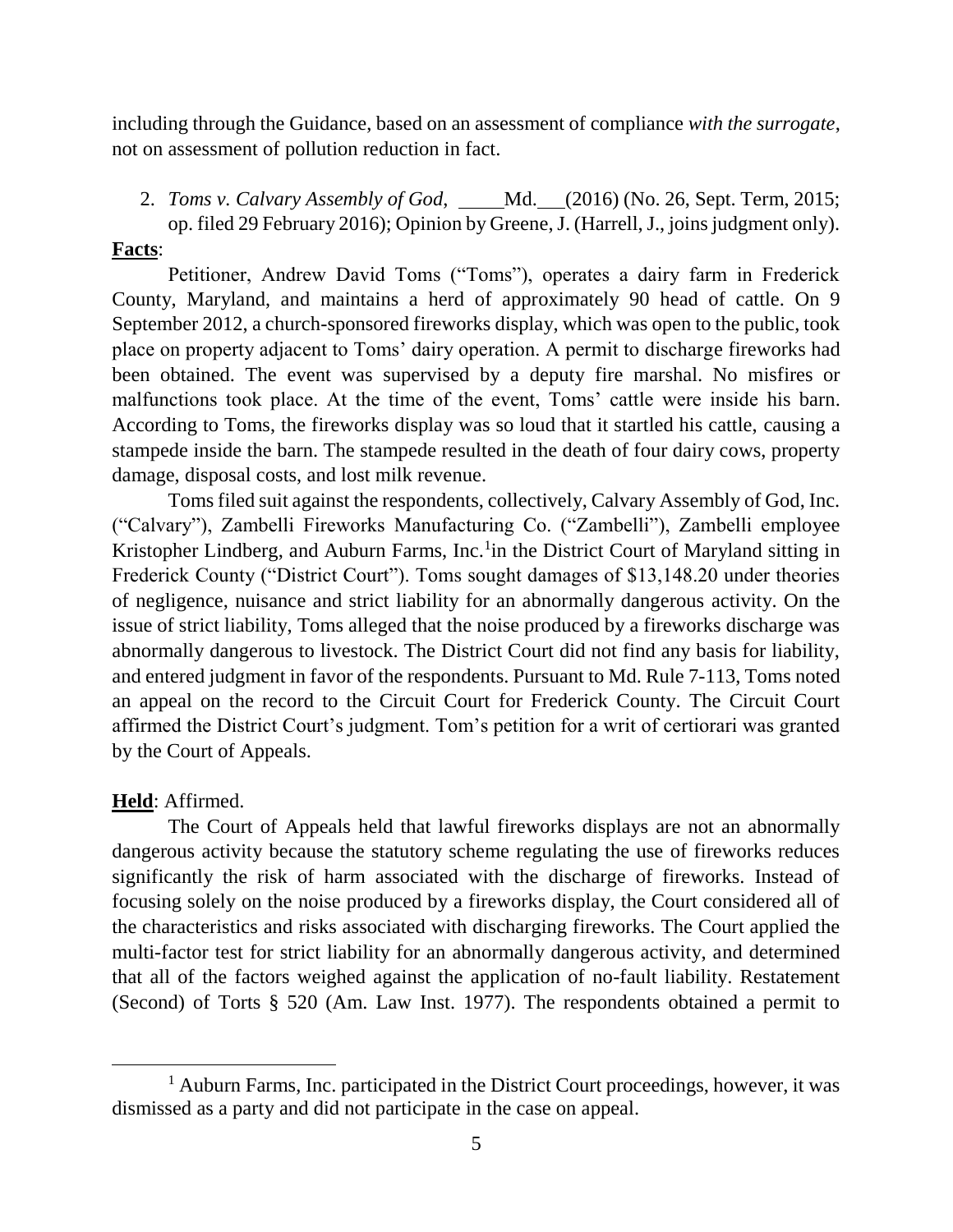discharge fireworks, and did not violate the conditions of the permit. All applicable laws and regulations were complied with.

In enacting Md. Code (2003, 2011 Repl. Vol.), §§ 10-101 et seq. of the Public Safety Article, the General Assembly took care to implement sufficient precautions so as to ensure that lawful fireworks displays can be a safe and enjoyable activity. Special events requiring the use of large, professional "display fireworks" are regulated heavily in Maryland. A lawful fireworks display does not pose a high degree of risk, because the statutory scheme is designed to mitigate the risks associated with fireworks, namely mishandling, misfires, and malfunctions. Notably, the Public Safety Article does not regulate the audible effects of display fireworks, but  $\S$  10-103(c)(1) recognizes that other authorities may further regulate this field.<sup>2</sup> Frederick County, however, does not have a noise ordinance regulating the decibel level of fireworks. If Frederick County enacted regulations restricting further the use of fireworks, respondents would be obliged to comply with those regulations, in addition to applicable State laws. It is not the province of the Judiciary, but rather, the Legislature to determine zoning classifications and enact noise ordinances that would further regulate the use of fireworks.

3. *F.O.P. v. Montgomery County*, \_\_\_\_\_Md. \_\_(2016) (No. 45, Sept. Term 2015; op. filed 23 February 2016); Opinion by Wilner, J.

### **Facts**:

 $\overline{\phantom{a}}$ 

The Montgomery County Code authorizes the County to bargain collectively with the certified representative of police officers below the rank of lieutenant- Petitioner Fraternal Order of Police, Lodge 35 ("FOP"). In addition to the usual mandatory items specified for collective bargaining (wages, benefits, hours, and working conditions), the County Code, prior to 2011, also made "the effect on employees of the employer's exercise of [management] rights listed in [the collective bargaining law]" a mandatory subject of collective bargaining. The management rights listed in the Code included, among others, transferring and assigning employees, providing standards governing the promotion of employees, hiring and selecting employees, determining the organizational structure of the police force, making job classifications, and setting the overall budget and mission of the police force. Mandatory "effect" bargaining was unique to Code provision governing collective bargaining with police and was not part of collective bargaining for other County employees.

In early 2011, a County reform commission recommended that the unique "effect" bargaining provision for police be eliminated (the commission believed that the provision hampered the ability of the police department to make and implement management

<sup>&</sup>lt;sup>2</sup> Pursuant to § 10-103(c)(1) of the Public Safety Article, a permit to discharge fireworks "does not authorize the holder of the permit to possess or discharge fireworks in violation of an ordinance or regulation of the political subdivision where the fireworks are to be discharged. . .."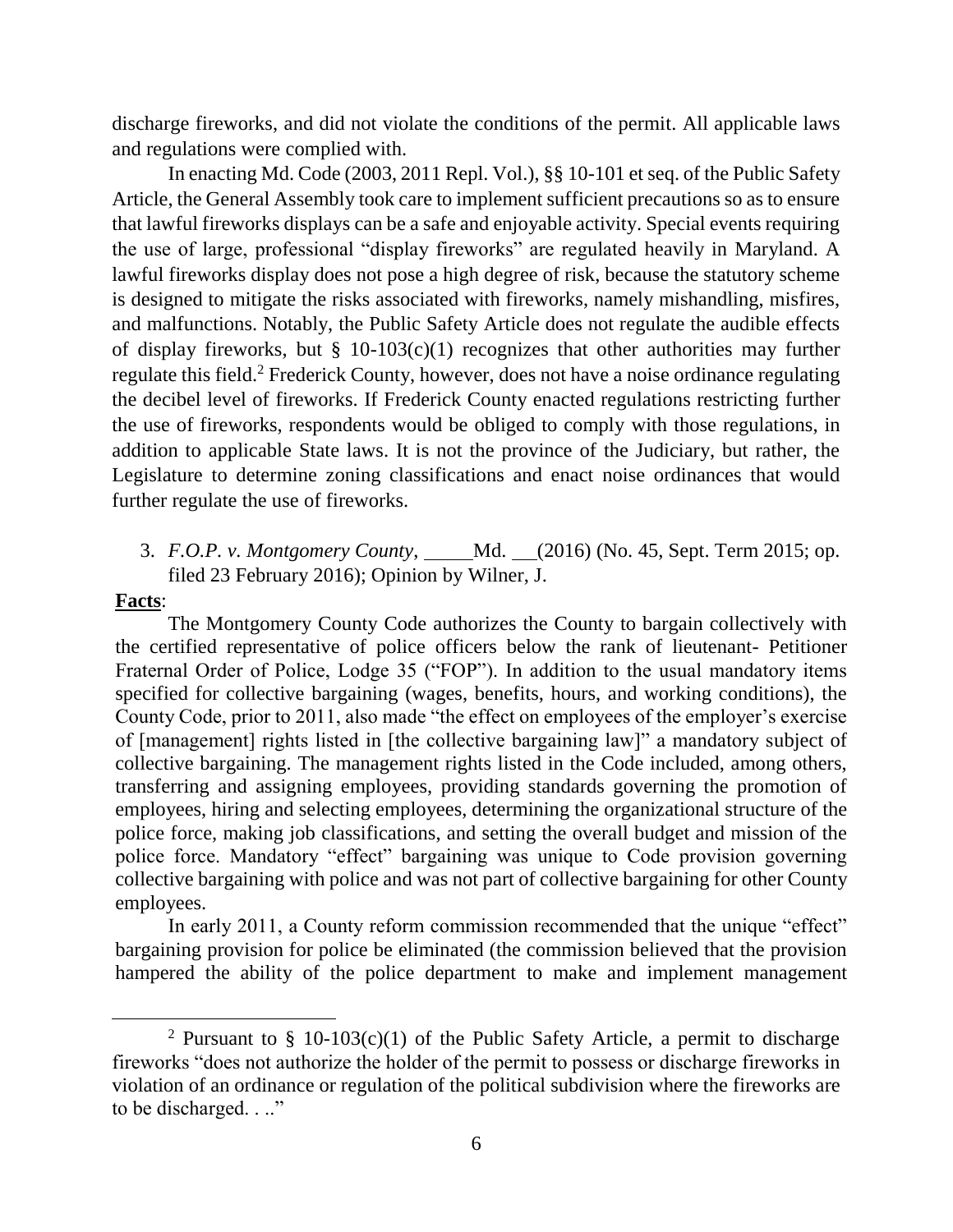directives). In response to that recommendation, the County Council passed a bill limiting "effect" bargaining to situations where the county's exercise of its management rights causes a loss of jobs in the bargaining unit. The FOP organized a successful effort to petition the ordinance to referendum, which had the effect of suspending the law pending the result of the referendum.

The referendum question was slated to appear on the ballot during the November 2012 general election. A "yes" vote would sustain the law, while a "no" vote would nullify it.

The County Executive directed an effort by the County government to encourage voters to uphold the law. He authorized the County's Director of Public Information, who managed that effort, to expend up to \$200,000 from appropriated funds for such things as bus ads, posters in libraries, bumper stickers on County cars, ads in the local media, flyers, lawn signs, and mass mailings.

The FOP objected to the County's advocacy on behalf of the ordinance and, in particular, to the use of County funds and personnel in that effort. The FOP complained to various public officials, and ultimately filed a law suit in the Circuit Court for Montgomery County the day before the election. At the election the next day, the voters approved the ordinance by a large margin. The FOP's complaint sought declaratory, injunctive, and monetary relief, but did not ask the court to overturn the election result. In particular, the FOP asserted that County officials and employees lacked authority to engage in electioneering and campaigning and that they had violated the campaign finance provisions of the State Election Law and provisions of the County Code and Local Government Article of the Md. Code restricting on-the-job political activities of government employees. The County contested the merits of those claims. In addition, the County asserted that the FOP lacked standing to bring the action and that its claims were barred by laches.

Following a bench trial, the Circuit Court awarded declaratory and injunctive relief to the FOP, but declined to award monetary damages. At the heart of its decision, the Circuit Court concluded that the County Executive and the Director of Public Information lacked authority to engage in electioneering. Both the FOP and the County noted appeals to the Court of Special Appeals.

The intermediate appellate court affirmed the Circuit Court's rejection of the County's standing and laches defenses, but reversed the Circuit Court's judgment awarding declaratory and injunctive relief. The Court of Special Appeals concluded that the doctrine of "government speech" authorized the County's activities, that County officials were not required to comply with the campaign finance provisions of the State Election Law, and that the Local Government Article did not prohibit those activities.

The Court of Appeals granted the FOP's petition for a writ of certiorari and the County's cross-petition.

**Held**: The legal conclusions of the Court of Special Appeals were affirmed, but its judgment was vacated and the case remanded for entry of declaratory judgments consistent with the opinion of the Court.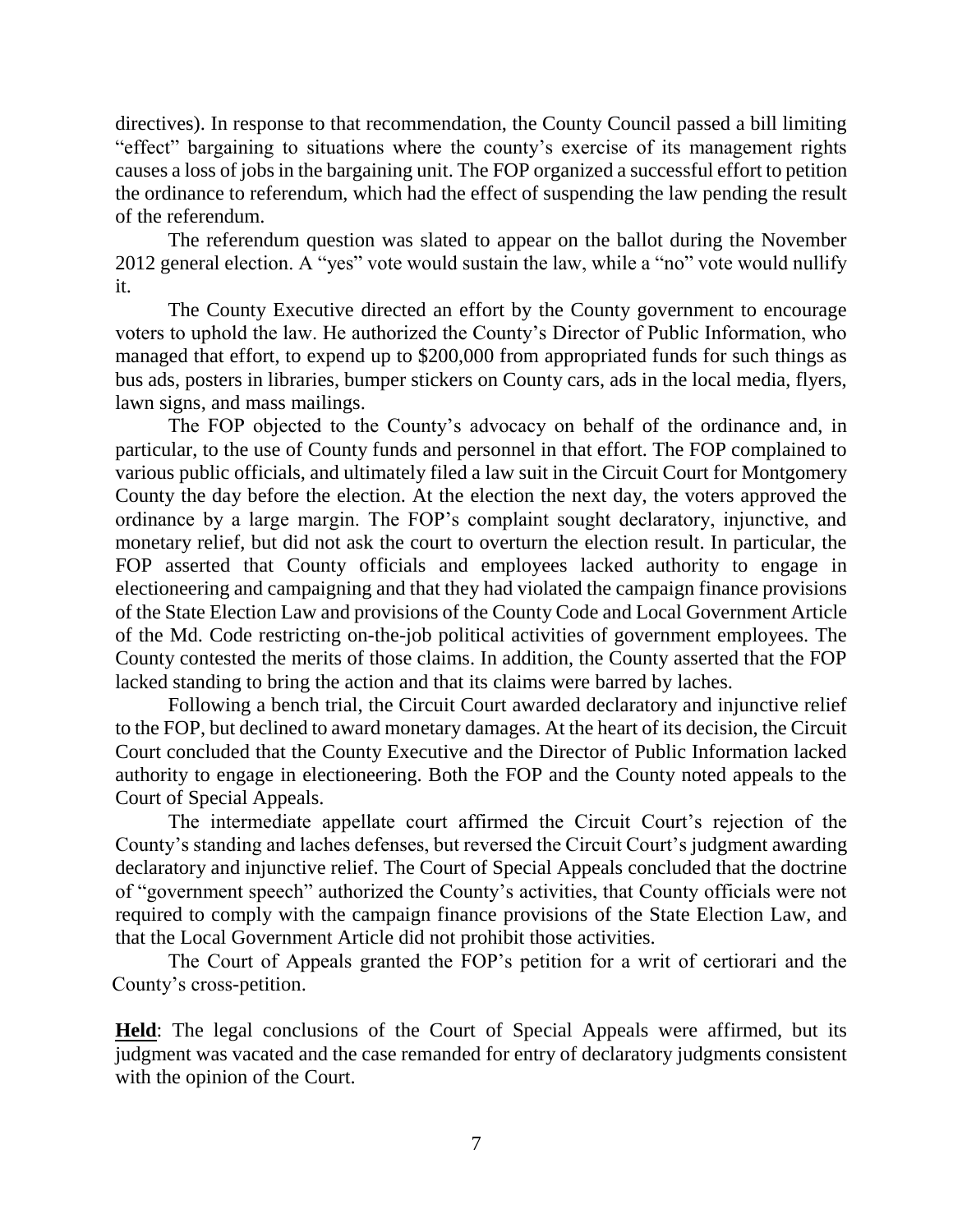The Court addressed first whether the FOP lacked standing and whether its claims were barred by laches. The Court held that the FOP had standing because it had a special interest in sustaining "effect" bargaining and in assuring that the County did not use unlawful means to repeal that provision. With respect to laches, the Court determined that the County did not suffer any prejudice from the FOP's decision to file its complaint on the eve of the election. The Court explained that the FOP's delay in bringing the action was not inordinate and that the FOP's claims could be adjudicated as easily after the election as before. The Court noted that the FOP did not seek to overturn the results of the election; rather, it sought only monetary relief and to prevent the County officials from engaging in similar conduct in the future.

The Court discussed then the County's "government speech" defense. The Court noted that issues relating to government advocacy in an election had traditionally been resolved by reference to various laws governing the particular agency and the particular election process. The doctrine of "government speech" was newer and derived from First Amendment case law. The Court explained that "government speech" permits a government entity to inform the public of its views regarding legislative measures that may affect significantly its operations or programs, including ballot questions, provided that there are no clear and specific prohibitions under applicable State or federal law.

In regard to authority under State law, the Court noted that nothing in the Express Powers Act applicable to charter counties either authorized or limited advocacy with respect to ballot measures. Recent decisions of the Court, however, had read the delegated powers as "an expansive grant of authority." In that regard, the Court highlighted the express power, now codified in LG §I 0-206, that authorizes a county council to pass any ordinance consistent with State law that may aid in executing and enforcing any power in Title 10 of the Local Government Article or "may aid in maintaining the peace, good government, health, and welfare of the county." Pursuant to that statute, the Court held that the County expended appropriately funds to inform voters of the impact of nullifying the law and how the law would improve the welfare of the County. Thus, the County engaged appropriately in "government speech" because it provided information on a ballot question that would affect County operations and did so without violating any prohibitions under applicable law. The Court cautioned that this case did not involve a partisan political cause, such as the election of particular candidates to office or a politically-tainted ballot measure involving issues of social policy that would neither hamper nor enhance the operations or programs of County government.

The Court addressed also the FOP's allegations that the County officials engaged in unauthorized or unlawful activity. The Court noted first that the FOP did not assert that the County itself was subject to the campaign finance provisions of the State Election Law. The Court concluded that those provisions also did not apply to individual County officials, who were simply acting on behalf of the County, as a contrary conclusion would lead to absurd consequences.

The Court concluded also that the use of County employees in furtherance of the County's advocacy efforts did not violate State and local laws limiting the political activities of government employees while on the job. Because the advocacy efforts of the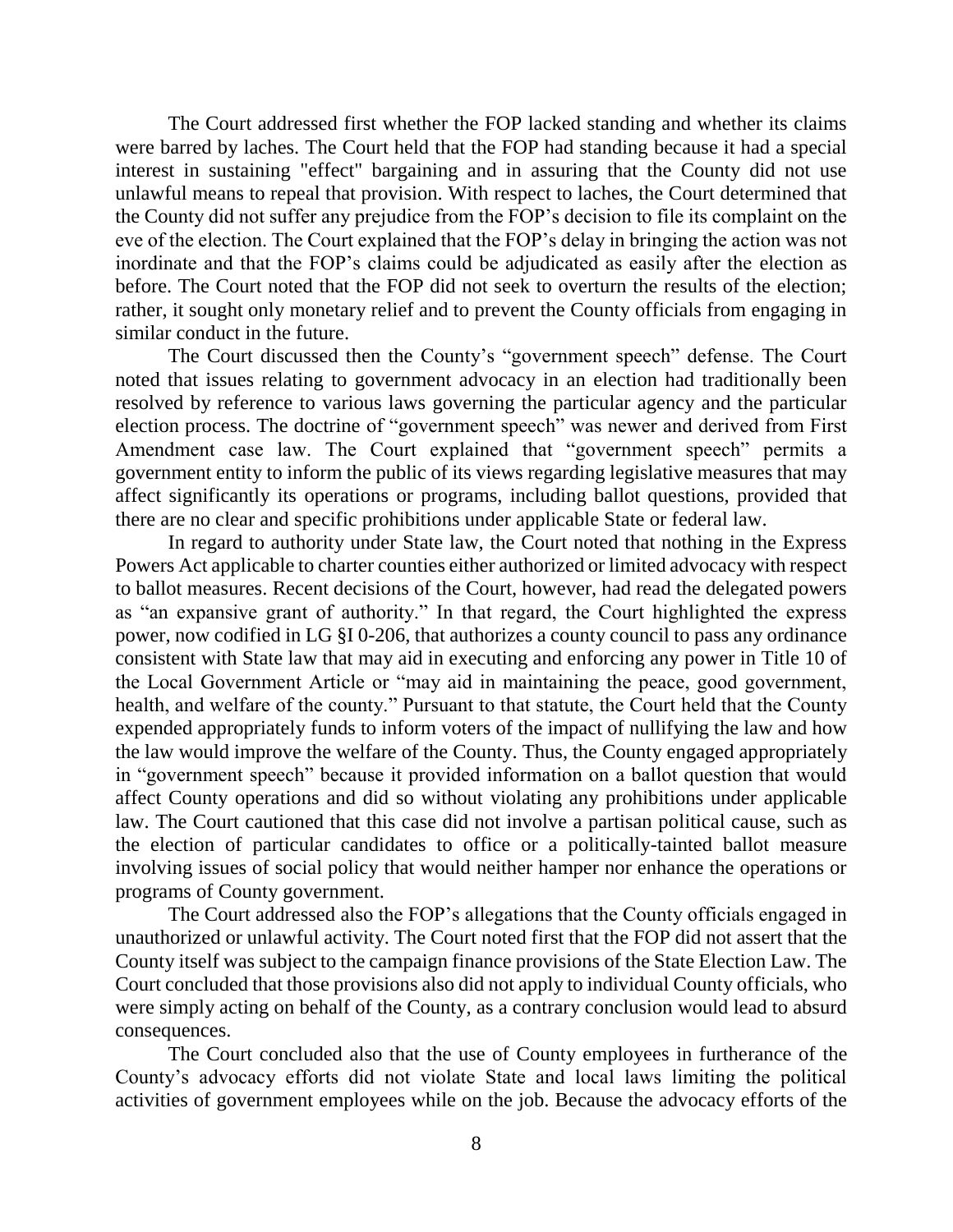County Executive and Director of Public Information were an authorized and proper instance of government speech, it followed that any assistance in those activities by subordinate county employees acting at their direction was also a proper County function and fell within the scope of the official duties of those employees.

Finally, the Court denied the FOP's request for attorneys' fees. Because the FOP did not prevail on any claim in the case, the Court determined that there was no basis for an award of attorneys' fees.

Although the Court of Appeals affirmed essentially the legal conclusions of the Court of Special Appeals, it vacated the lower court's judgment and remanded the case for entry of new declaratory judgments consistent with the opinion of the Court.

4. *Montgomery County, Maryland v. Ajay Bhatt*, 446 Md. 79, 130 A.3d 424 (2016). Opinion by Harrell, J.

## **Facts:**

Respondent Ajay Bhatt owns a subdivided, single-family residential lot improved by a dwelling in Chevy Chase, Montgomery County, Maryland. The lot abuts the Georgetown Branch of the Baltimore & Ohio Railroad/Capital Crescent Trail. In 1890, the right-of-way that was the rail line (and is today a hiker/biker trail) was conveyed in a fee-simple deed from George Dunlop, grantor, to the Metropolitan Southern Railroad Company ("the Railroad"), grantee. The Deed conveyed a fee simple right-of-way 45 feet on either side of the center line of the tracks throughout the rail line. A freight-hauling operation was maintained on the rail line right-of-way until 1985. The right-of-way was obtained by the County via quitclaim deed in 1988 from the Railroad, for consideration of \$10 million, pursuant to the federal Rails-to-Trails Act. Under a "Certificate of Interim Trail Use" pursuant to 49 CFR 1152.29, the County is allowed to preserve the land as a hiker/biker trail until the County chooses whether and when to restore a form of rail service within the right-of-way. The County's announced intent is to establish in the right-of-way commuter rail service (the so-called "Purple Line").

On 18 October 2013, Montgomery County issued to Bhatt a civil citation asserting a violation of § 49-10(b) of the Montgomery County Code, which prevents a property owner from erecting or placing "any structure, fence, post, rock, or other object in [a public] right-of-way." The factual predicate of the claimed violation was the placement and maintenance by Bhatt's predecessors-in-interest of a fence and shed within the former rail line (and current hiker/biker trail) right-of-way, without a permit.

On 21 January 2014 in the District Court of Maryland, sitting in Montgomery Count, the court found Bhatt guilty of a violation of § 49-10(b) and ordered him to remove the fence and shed encroaching upon the County's right-of-way. Bhatt appealed to the Circuit Court for Montgomery County. The parties stipulated that the fence and shed were beyond Bhatt's actual property line. Bhatt argued that he had gained title to the land on which the fence encroached through adverse possession. Bhatt argued that, because the fence had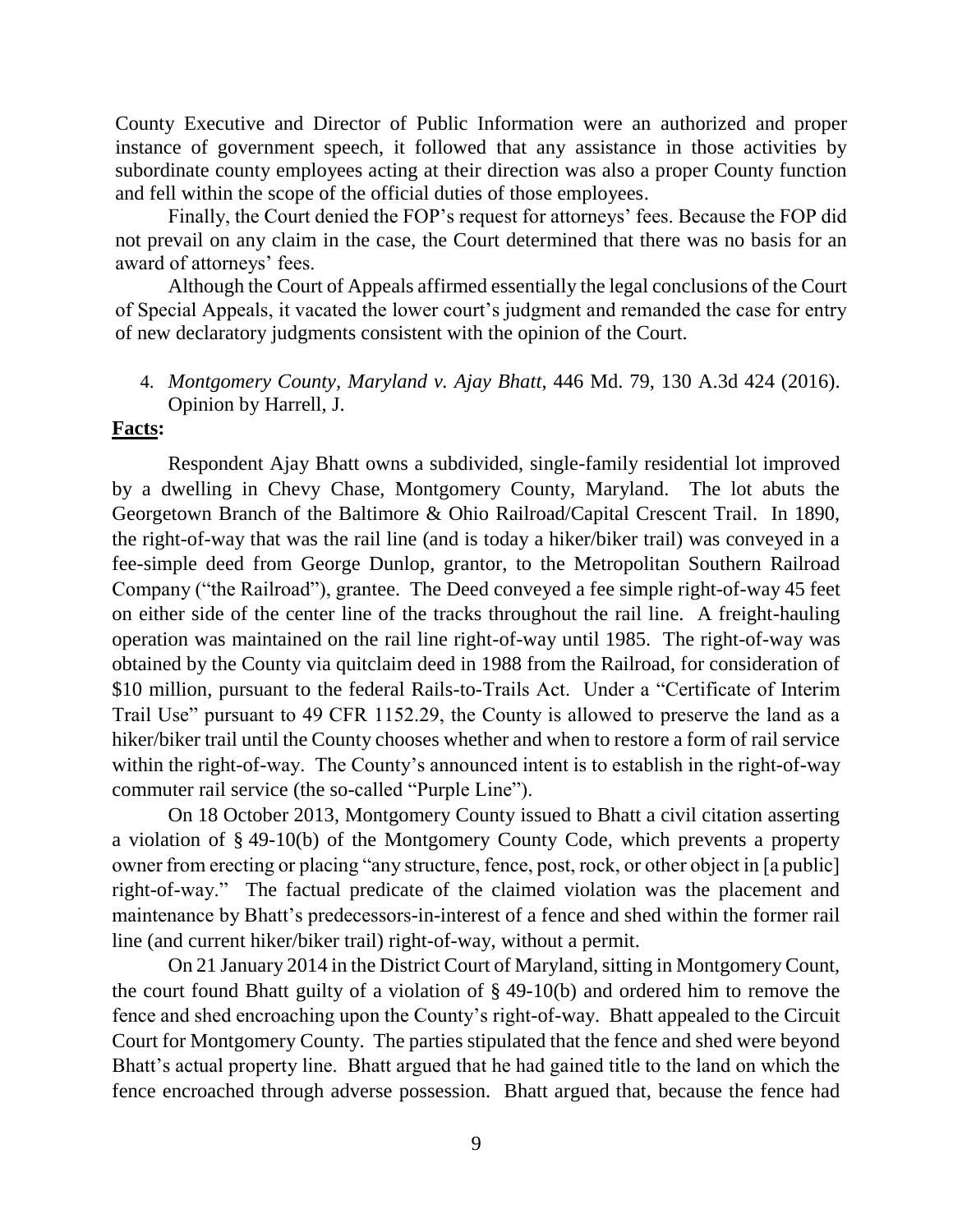been located beyond his property line since at least 1963, the Railroad was obliged to take action to remove it prior to the maturation of the twenty year period for adverse possession. On 31 December 2014, the Circuit Court vacated the District Court's judgment and dismissed the violation citation issued by the County. The Circuit Court concluded that the County did not have a "right of way" easement over the former rail line, but rather had been conveyed a fee simple interest in 1988 and thus, Bhatt could not be considered in violation of § 49-10(b), i.e., a right-of-way exists only as an easement and, thus, § 49-10(b) did not apply to a fee-simple interest. The Circuit Court concluded ultimately that Bhatt had a creditable claim for adverse possession.

On 17 June 2015, the Court of Appeals granted the County's Petition for a Writ of Certiorari, *Montgomery County v. Ajay Bhatt*, 443 Md. 234, 116 A.3d 474 (2015), to consider the following questions:

1) Did the lower court err in holding that the 1890 deed from George Dunlop to the Metropolitan Southern Railroad Company did not convey a right-ofway?

2) Did the County prove that the Respondent's fence and shed encroached upon the right-of-way that was originally purchased by the Metropolitan Southern Railroad Company and later conveyed to the county for the Georgetown Branch/Capital Crescent Trail?

3) Is a railroad right-of-way susceptible to a private claim for adverse possession via an adjacent landowner's encroachment when the right-of-way was actively used for a railway line and when there was no evidence of abandonment by the railroad?

4) Did the lower court err in holding that the Respondent acquired title to a former railroad right-of-way by adverse possession?

**Held:** Judgment of the Circuit Court for Montgomery County reversed and case remanded with instructions to affirm the judgment of the District Court.

The Court of Appeals determined that a private landowner adjacent to the rail line may not acquire by adverse possession a portion of the right-of-way through erection of a fence and installation of a shed that encroached for more than twenty years upon the railroad right-of-way because the right-of-way was not abandoned and had been maintained continuously for the public use.

The Maryland courts "have long considered a railroad line as analogous to a public highway," *see Chevy Chase Land Co. v. United States*, 355 Md. 110, 147, 733 A.2d 1055, 1075 (1999), and the Court found no compelling reason in the present case to reject that analogy. Because even a private owner of a railroad is a quasi-public corporation under established Maryland law, it follows, the Court held, that its real property is not subject to a claim of adverse possession under all but the most narrow circumstances. The Court of Appeals explained that because "time does not run against the state, or the public," public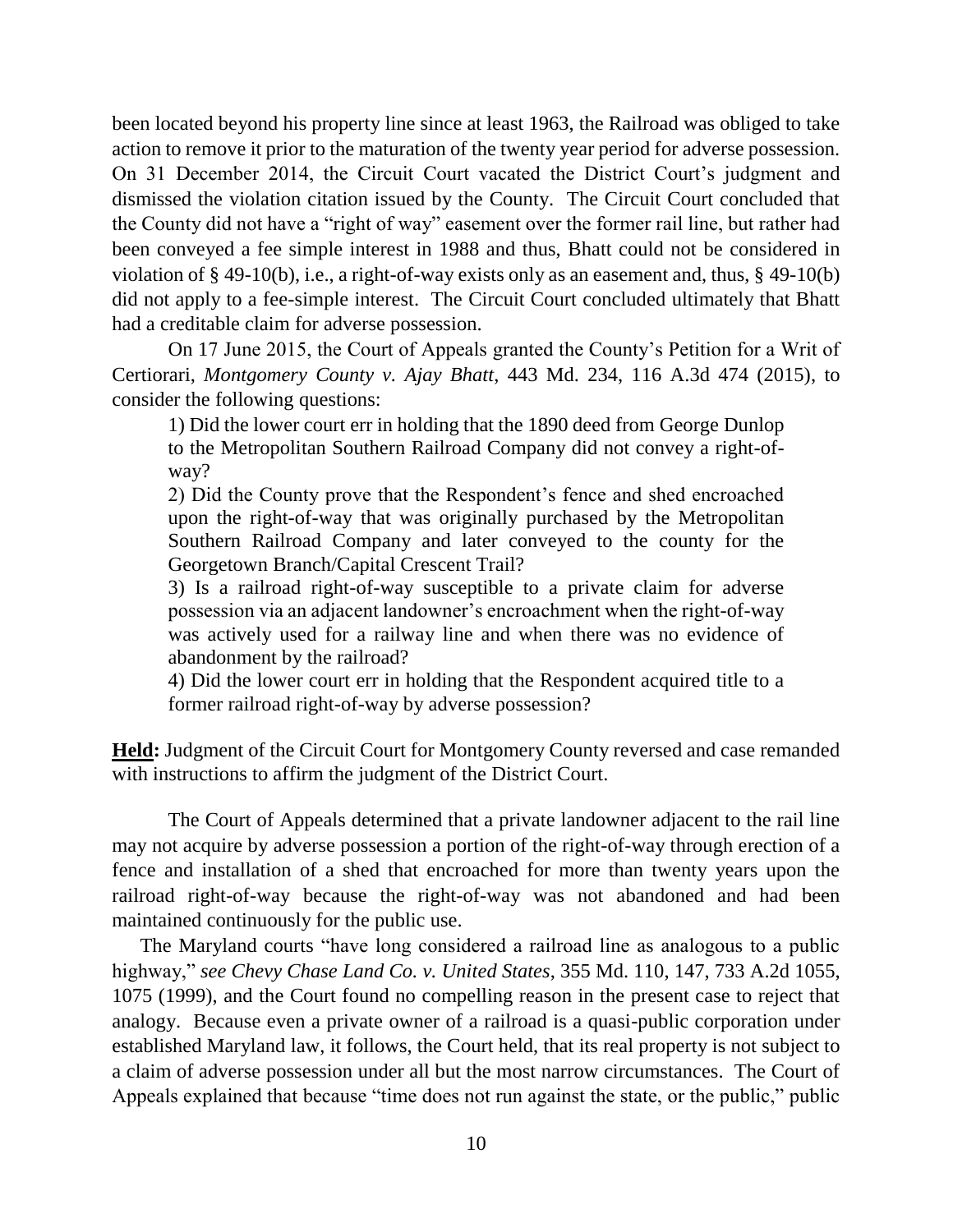highways are not subject to a claim for adverse possession, except in the limited circumstances of a clear abandonment by the State. *See Ulman v. Charles St. Avenue Co.*, 83 Md. 130, 34 A. 366 (1896). By parity of reasoning applied to the present case, railway lines would also not be subject to a claim for adverse possession, without evidence of clear abandonment or a clear shift away from public use. The Court regarded as not material to the circumstances of the case whether the Railroad's or the County's interest in the rightof-way was held as easement or in fee simple.

There was no evidence adduced by Bhatt supporting a conclusion that the right-ofway was abandoned and was not being used by the public, even during the period from 1985 when the freight service ended and 1988 when the property was conveyed to the County and became a hiker/biker trail as an interim public use. The right-of-way granted to the Railroad (and Montgomery County subsequently) by the 1890 Dunlop Deed was a general conveyance that placed no restriction on its use. Thus, the transition from railway to interim hiker/biker trail under the federal Rails-to-Trails Act is a reasonable public use of the right-of-way and this transition from rail travel to a footpath did not constitute abandonment.

Because no evidence was presented by Bhatt to show that the current use of the right-of-way by Montgomery County is unreasonable or that the Railroad or the County abandoned the right-of-way, no claim for adverse possession was possible. The Court of Appeals held ultimately that Bhatt's encroachment upon the right-of-way was in violation of Montgomery County Code § 49-10(b).

5. *Gail B. Litz v. Maryland Department of the Environment, et al.*, Md. (2016) (No. 23, September Term, 2015; op. filed 22 January 2016); Opinion by Harrell, J.; Concurring and dissenting opinion by Watts, J. joined by Battaglia and McDonald, JJ.

#### **Facts:**

In this litigation, Ms. Litz makes a second appearance before the Court of Appeals regarding a parcel of real property (containing a lake known as Lake Bonnie) in the Town of Goldsboro in Caroline County, Maryland, that was contaminated allegedly by run-off from failed septic systems serving homes and businesses in the Town of Goldsboro. The Litz family operated a recreational campground business on the property, which had campsites, swimming, fishing, and boating, centered on the lake. Lake Bonnie receives its water from two local streams. The septic systems within the Town began to fail. The septic fields overflowed into the open drainage system, and contaminated the two streams, which led to the contamination of Lake Bonnie. By 1988, the Caroline County Health Department reported to the Maryland Department of the Environment ("MDE") that the shallow wells tested in Goldsboro contained pathogens found in human bodily waste. On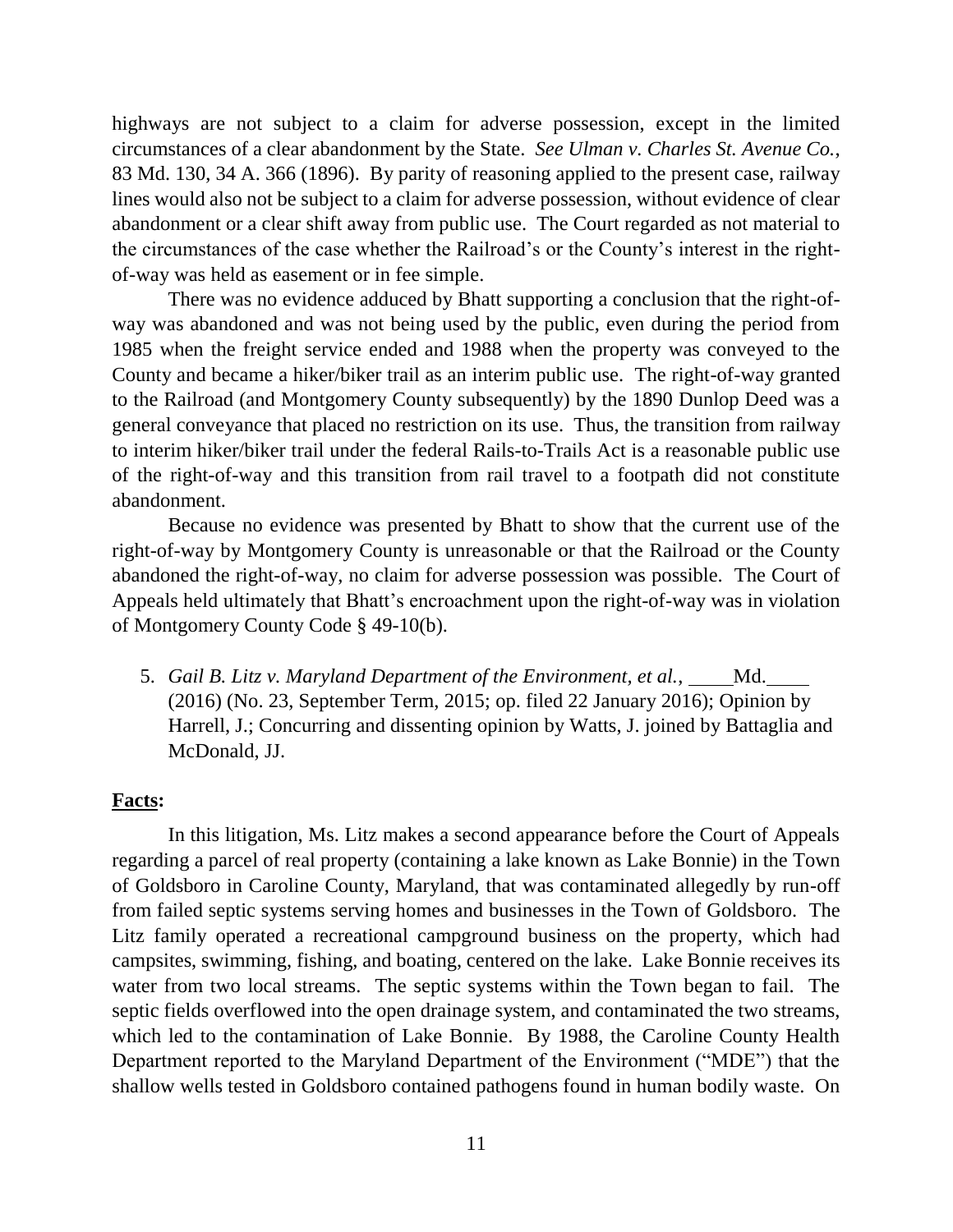18 September 1995, the Caroline County Health Department concluded that the conditions in Goldsboro had gotten to "crisis proportions."

On 8 August 1996, MDE and Goldsboro's mayor entered into an administrative consent order which required Goldsboro to implement changes to the sewage system to reduce pollution. The Town did not comply allegedly with the provisions of the consent order. Because Lake Bonnie was being polluted continually by the pollutants in the water flowing through the drainage system into the two streams and then into Lake Bonnie, Ms. Litz alleged that her property had been devalued substantially, which resulted in a financial loss for her and the eventual foreclosure action by her lender on 14 May 2010.

Ms. Litz's original complaint, filed on 8 March 2010 in the Circuit Court for Caroline County, sought a permanent injunction and alleged counts of negligence, trespass, private and public nuisance, and inverse condemnation against the Town of Goldsboro and the Caroline County Health Department, acting as a state agency, and negligence and inverse condemnation against MDE. Ms. Litz's second amended complaint added the State Department of Health and Mental Hygiene ("DHMH") and the State of Maryland as defendants, seeking a permanent injunction and alleging negligence, trespass, private and public nuisance, and inverse condemnation against the newly added defendants.

After a hearing and an additional amendment to her complaint, the Circuit Court dismissed all of Ms. Litz's claims on the basis of sovereign immunity and the failure to abide by the notice provisions of the Maryland Tort Claims Act ("MTCA") and the Local Government Tort Claims Act ("LGTCA"). Ms. Litz appealed to the Court of Special Appeals the dismissal of her inverse condemnation claim against all defendants and her tort claims against the Town. The intermediate appellate court affirmed, in an unreported opinion, the Circuit Court's dismissal based on its narrow conclusion that Ms. Litz's claims were barred by the relevant statutes of limitation. The Court of Appeals granted Ms. Litz's first Petition for Certiorari, *Litz v. Maryland Dep't of Env't,* 429 Md. 81, 54 A.3d 759 (2012) and remanded the case to the Court of Special Appeals after concluding that it was error to affirm the grant of a motion to dismiss on the basis of statute of limitations. *Litz v. Maryland Dep't of Env't*, 434 Md. 623, 642, 76 A.3d 1076, 1087 (2013). The dismissal of Ms. Litz's nuisance counts was affirmed.

On remand, the Court of Special Appeals reviewed the legal sufficiency of Ms. Litz's remaining tort and inverse condemnation claims, the applicability and satisfaction of the notice requirements under the tort claim acts, and the defense of governmental immunity. In an unreported opinion, the Court of Special Appeals held "that the circuit court properly dismissed the State and its agencies from the case," but that it was "error to dismiss the negligence, trespass and inverse condemnation claims against the Town." At the conclusion of the intermediate appellate court's second review, Ms. Litz's remaining causes of actions included only those three claims against the Town.

The Court of Appeals granted Ms. Litz's second Petition for a Writ of Certiorari to consider the following questions: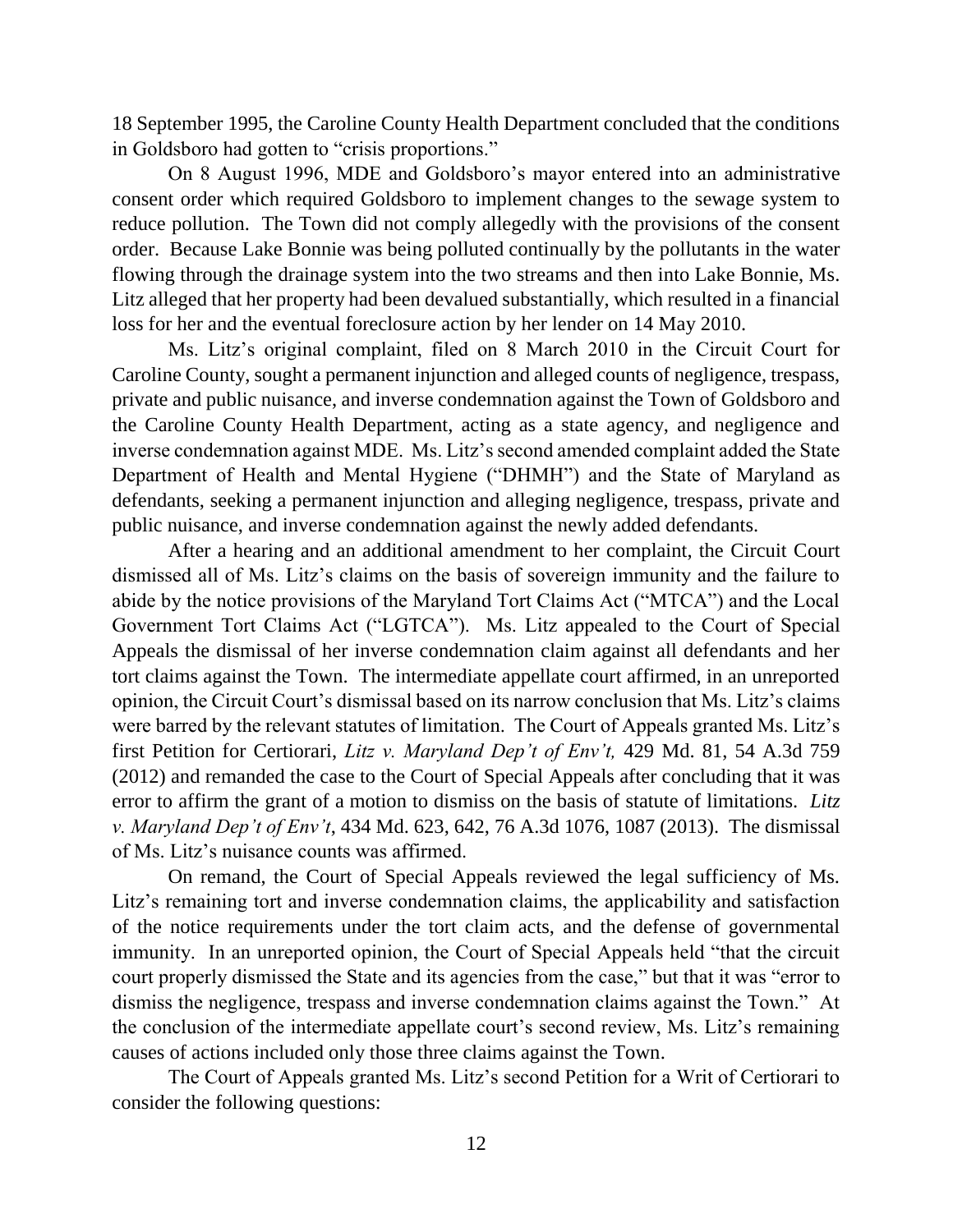1) Whether the Court of Special Appeals erred when it held that Petitioner failed to state a cause of action for inverse condemnation against the State government Respondents?

2) Whether an inverse condemnation claim comes within the notice requirements of the Maryland Tort Claims Act and the Local Government Tort Claims Act?

3) Whether the Court of Special Appeals exceeded the scope of this Court's remand order when it considered an issue disavowed expressly by Respondents, to wit, Petitioner's claim for inverse condemnation against the State government Respondents was subject to the Maryland Tort Claims Act?

4) Whether a trespass claim is covered by the notice requirement of the Local Government Tort Claims Act?

**Held:** Affirmed in part and reversed in part, and remanded for further proceedings in the Circuit Court.

The Court of Appeals held that Ms. Litz stated adequately in her Third Amended Complaint a facial claim for inverse condemnation against Respondents. Moreover, a claim for inverse condemnation is not covered by the notice provisions of either tort claims act. The Court affirmed the intermediate appellate court's holding that the tort of trespass is covered by the notice requirement of the LGTCA.

An inverse condemnation claim is a taking of property without formal condemnation proceedings being instituted. A plaintiff must allege facts showing ordinarily that the government action constituted a taking. Because Ms. Litz's claim of a "taking" focused predominantly on the inaction of Respondents, rather than any affirmative action, and because there was no controlling Maryland law as to a distinction between action and inaction in pleading inverse condemnation, the Court of Appeals looked to other states for guidance. The Court of Appeals held it was appropriate (and, in this case, fair and equitable, at least at the pleading stage of litigation) to recognize an inverse condemnation claim based on alleged "inaction" when one or more of the defendants may have an affirmative duty to act under the circumstances.

Cases from Florida, Minnesota and California provided support for the conclusion that when governmental actors had knowledge of a risk and an affirmative duty to act, but failed to do so, inaction may support an inverse condemnation claim. Ms. Litz's Third Amended Complaint alleged that the Town and the State were aware of the failure of the community sewage systems, the contamination of the surface and groundwater, and the conveyance of the sewage to Lake Bonnie via the community drainage system. Although questions of which Respondents had statutory or legal duties with regard to abatement of the contamination are open in the proceeding as far as it has advanced, the Court of Appeals concluded that it was not frivolous to hypothesize that state, county, and municipal agencies may have duties to step in to protect the public health, as illustrated by the execution of the 1996 Consent Order.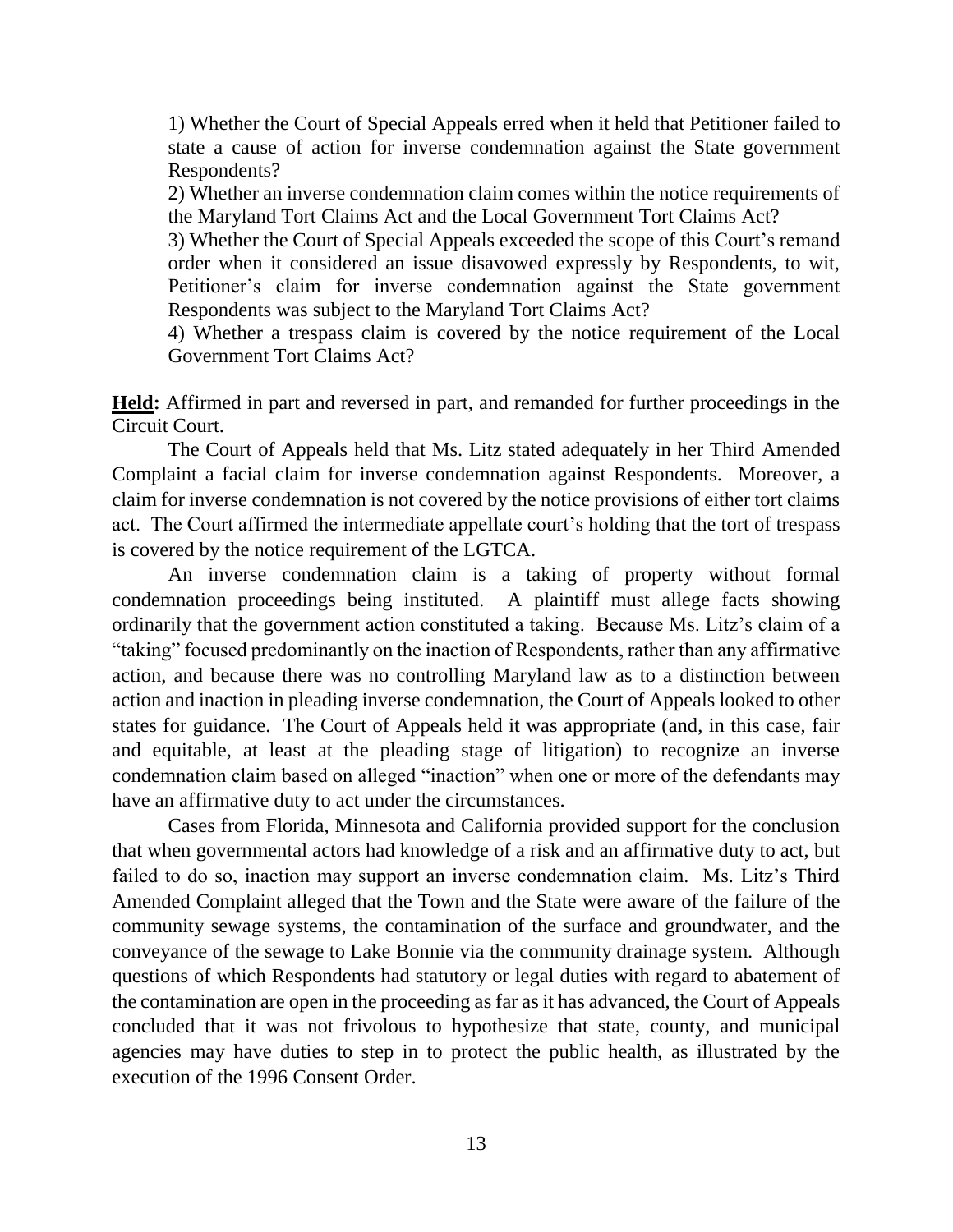Without discovery regarding the origins of and seeming failure to enforce the Consent Order and its terms, the Court of Appeals concluded that it was premature to resolve Ms. Litz's claim for inverse condemnation by the grant of the motions to dismiss. The Court cautioned that because of the current stage of these proceedings and given the Court's "novel" holding regarding governmental inaction as a basis for an inverse condemnation claim, the parties have not briefed or argued the applicable law under these circumstances.

With regard to the applicability of the respective tort claims acts notice requirements, because a claim for inverse condemnation is not a tort in a traditional sense, it is only logical that courts would treat eminent domain and inverse condemnation claims differently from common law or statutory torts because the remedy afforded to the respective plaintiff is different. Because the remedy afforded to a plaintiff in the case of a taking is fair market value, the damages "cap" associated with the LGTCA and the MTCA should not apply. By parity of reasoning, the Court of Appeals held the notice requirements of each tort claims act would not apply either.

On the trespass claim, the Court of Appeals affirmed the intermediate appellate court's conclusion that the claim was subject to the LGTCA and its notice requirements. To determine that a claim for trespass was covered by the LGTCA, the Court of Special Appeals relied on a case interpreting the MTCA (*see Lee v. Cline*, 384 Md. 245, 863 A.2d 297 (2004)). The Court of Appeals concluded that there was not a vast chasm between the language of the two statutory tort claim schemes as to the tortious conduct covered. The LGTCA was enacted for a purpose similar to the MTCA and "applies to all torts without distinction, including intentional and constitutional torts." *Thomas v. City of Annapolis*, 113 Md. App. 440, 457, 688 A.2d 448, 456 (1997). Because the language of the LGTCA makes no different distinctions than the MTCA, the Court of Appeals concluded that Ms. Litz's trespass claim against the Town of Goldsboro would be subject to the LGTCA and its notice requirement.

Thus, the Court of Appeals held that Ms. Litz was entitled to continue to litigate her tort claims (negligence and trespass) against the Town, but must show compliance with the notice requirements of the LGTCA. Her inverse condemnation claims against the State Respondents and the Town may proceed, without regard to the notice provisions of the MTCA or the LGTCA. The Court did caution that this decision should not be seen by any party as either an unqualified victory or calamity because discovery may yet blur or clarify Ms. Litz's ability to meet the requirements entitling her to maintain further her complaint or to relief against any of the defendants.

6. *Timothy Everett Beall v. Connie Holloway-Johnson*, 446 Md. 48, 130 A.3d 406 (2016). Opinion by Harrell, J.

**Facts:**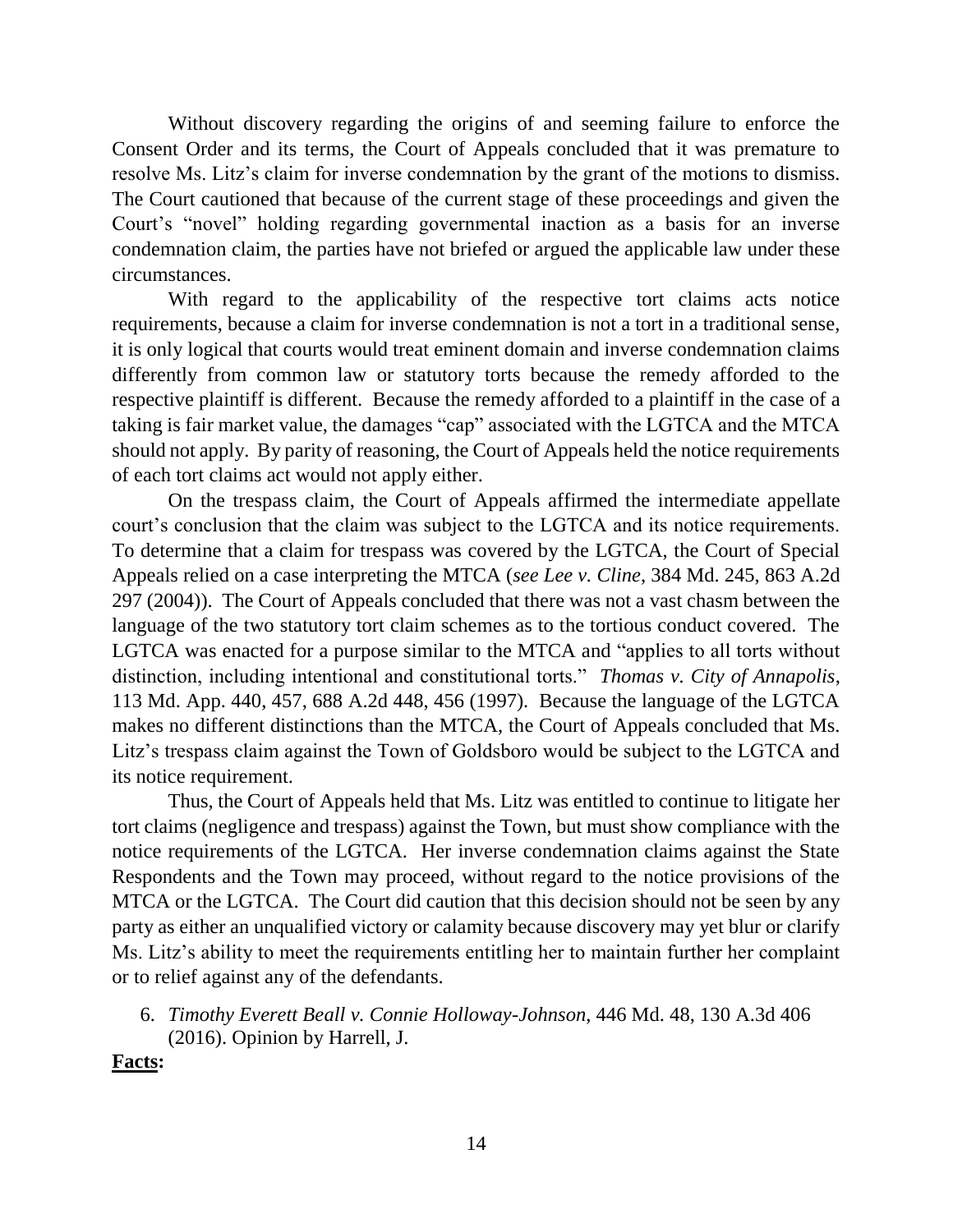This case arose out of a fatal motor vehicle collision between a Baltimore City police cruiser operated by Petitioner, Officer Timothy Everett Beall, and a motorcycle operated by Haines E. Holloway-Lilliston. Respondent Connie Holloway-Johnson, on her own behalf and as the personal representative of the estate of her deceased son, initiated a wrongful death suit against Officer Beall in the Circuit Court for Baltimore City, alleging negligence, gross negligence, battery, and a violation of Article 24 of the Maryland Declaration of Rights. Compensatory and punitive damages were sought.

The collision occurred on 25 July 2010 in Baltimore County, Maryland. At the beginning, Officer Beall was on duty in a marked police car in Baltimore City and overheard a call on his radio about a car and a motorcycle "racing each other" up I-83 North in Baltimore City. After receiving a second transmission stating that the car had been stopped by other officers, Officer Beall merged onto I-83 North and noticed a motorcycle that was traveling at the time about 35 m.p.h. in a 50 m.p.h. zone. Officer Beall was following the motorcycle in an attempt to ascertain license plate information, when the motorcyclist "popped a wheelie" and sped away. In response, Officer Beall turned on his siren and lights to pursue the motorcycle, in violation of the Baltimore City Police Department's General Order regarding high-speed pursuits without justifiable exigent circumstances.

The pursuit continued, at speeds of 75 m.p.h., onto I-695 East into Baltimore County in the direction of Towson, after which the motorcyclist reduced his speed to the posted speed limit of 50 m.p.h. Officer Beall continued to follow the motorcycle, but acknowledged that his Shift Commander advised to disengage from the pursuit. Officer Beall turned off his siren and lights and called the State Police to inform them of his location. To return to Baltimore City, Officer Beall followed the motorcycle onto the exit ramp for Dulaney Valley Road where the police cruiser made contact with the motorcycle. The motorcyclist, later identified as Holloway-Lilliston, was ejected from the bike. His body made contact with the hood of Officer Beall's car and he died upon hitting the pavement. The accident reconstruction expert concluded that the collision occurred because Officer Beall failed to maintain a safe and proper following distance from the motorcycle. The case was tried to a jury between 24 July 2012 and 3 August 2012.

At the close of Ms. Holloway-Johnson's case-in-chief, Officer Beall made a motion for judgment on the basis that insufficient evidence was presented as to each of the claims. The presiding judge, Judge Marcus Shar granted the motion in part as to the battery, gross negligence, and Article 24 claims, as well as the prayer for punitive damages. The only claims that were allowed to go to the jury were the negligence claim and the prayer for compensatory damages. On 3 August 2012, the jury returned a verdict in favor of Ms. Holloway-Johnson and the estate of her son for \$3,505,000, which was reduced on Officer Beall's motion to \$200,000 to conform to the damages "cap" in the Local Government Tort Claims Act ("LGTCA").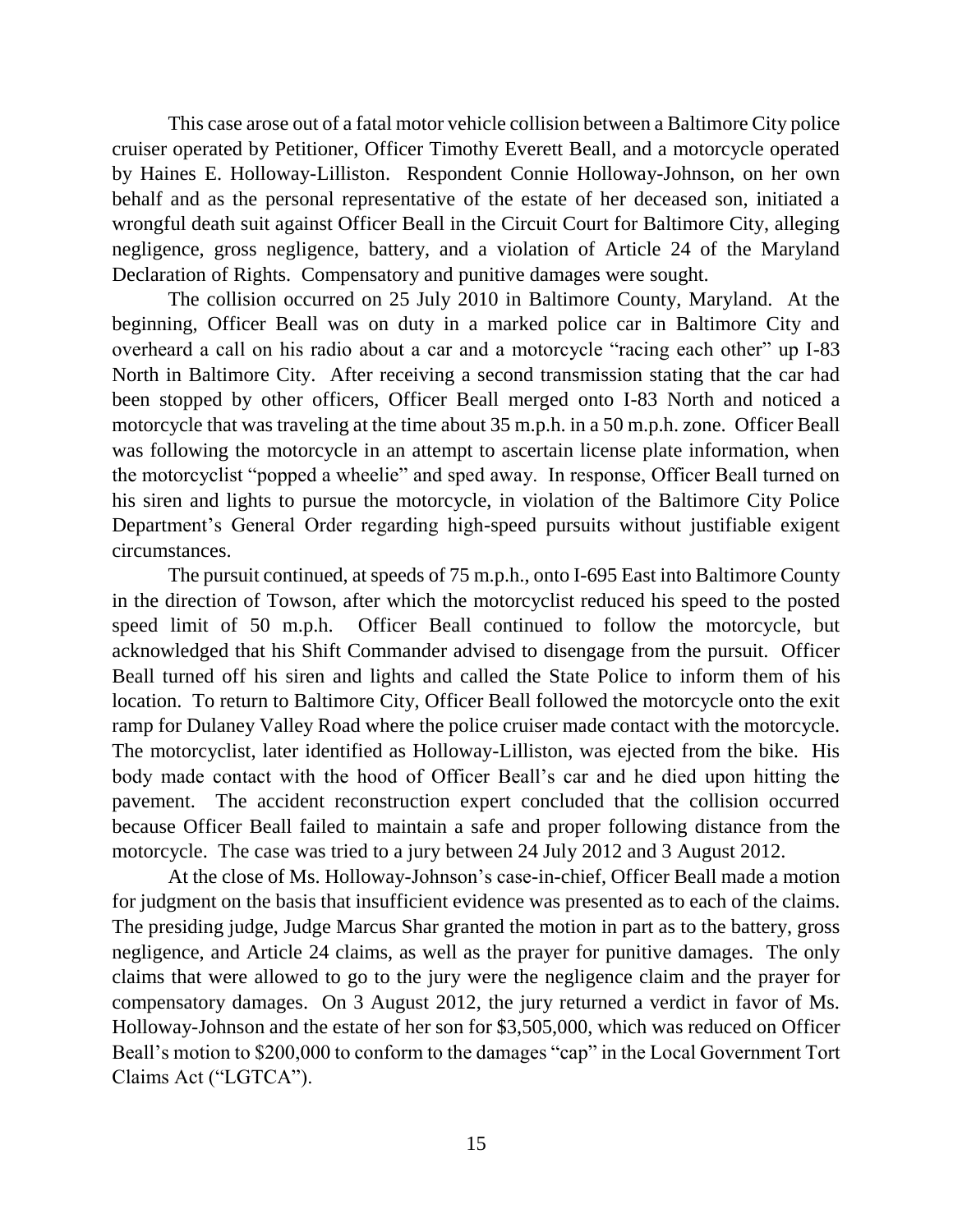Respondent appealed to the Court of Special Appeals, which reversed the judgment in a reported opinion and remanded the case for a new trial. *Holloway-Johnson v. Beall*, 220 Md. App. 195, 103 A.3d 720 (2014). The Court of Special Appeals held that there was sufficient evidence for each of Ms. Holloway-Johnson's claims to have been submitted to the jury and determined that the battery and Article 24 counts could qualify as "predicates for punitive damages" under a theory of "malice implicit" in the elements of those two causes of action. The intermediate appellate court upheld the application of the LGTCA's cap on damages. On 27 March 2015, we granted Officer Beall's Petition for a Writ of Certiorari, and Ms. Holloway-Johnson's Cross-Petition to consider the following questions, as re-framed by us:

1) Did the Court of Special Appeals modify improperly established standards to conclude that there was sufficient evidence to support the counts for gross negligence, battery, and a violation of Article 24?

2) Did the Court of Special Appeals err when it held that Respondent's counts could support an award of punitive damages, contrary to the long-established law that actual, not implied, malice was necessary and remanding the case for further proceedings which might result also in the award of duplicative compensatory damages?

3) Did Officer Beall waive the damages cap and judgment avoidance afforded by the Local Government Tort Claims Act, having failed to raise the defense until after trial and entry of judgment?

**Held**: Affirmed in part, reversed in part, and remanded with instructions to reinstate the Circuit Court's judgment

Viewing the evidence in the light most favorable to the non-moving party, the Court of Appeals held that Ms. Holloway-Johnson presented sufficient evidence to have her gross negligence, battery, and Article 24 claims considered by a jury, but determined that reversal and remand for a new trial to consider those claims, and possibly punitive damages, was unwarranted in the context of this case.

Relying on precedent that only minimal evidence was required from which a reasonable jury could find for a plaintiff, the Court concluded that the Circuit Court should have denied Officer Beall's motion for judgment on the issue of sufficiency of the evidence. Ms. Holloway-Johnson was able to adduce admissible facts as to the elements of each of her substantive claims. The evidence showed that Officer Beall commenced trailing the motorcycle surreptitiously, his conduct was in violation of BCPD General Order 11-90, and his pursuit was in contravention of a directive from his Shift Commander to discontinue the pursuit.

This decision did not warrant, however, a new trial because Maryland law provides that a plaintiff is only entitled to one recovery for an injury, even if multiple claims are pled. The injuries must have arisen from separate, unique transactions; otherwise, the multiple "claims" are essentially different legal theories premised on a single set of facts.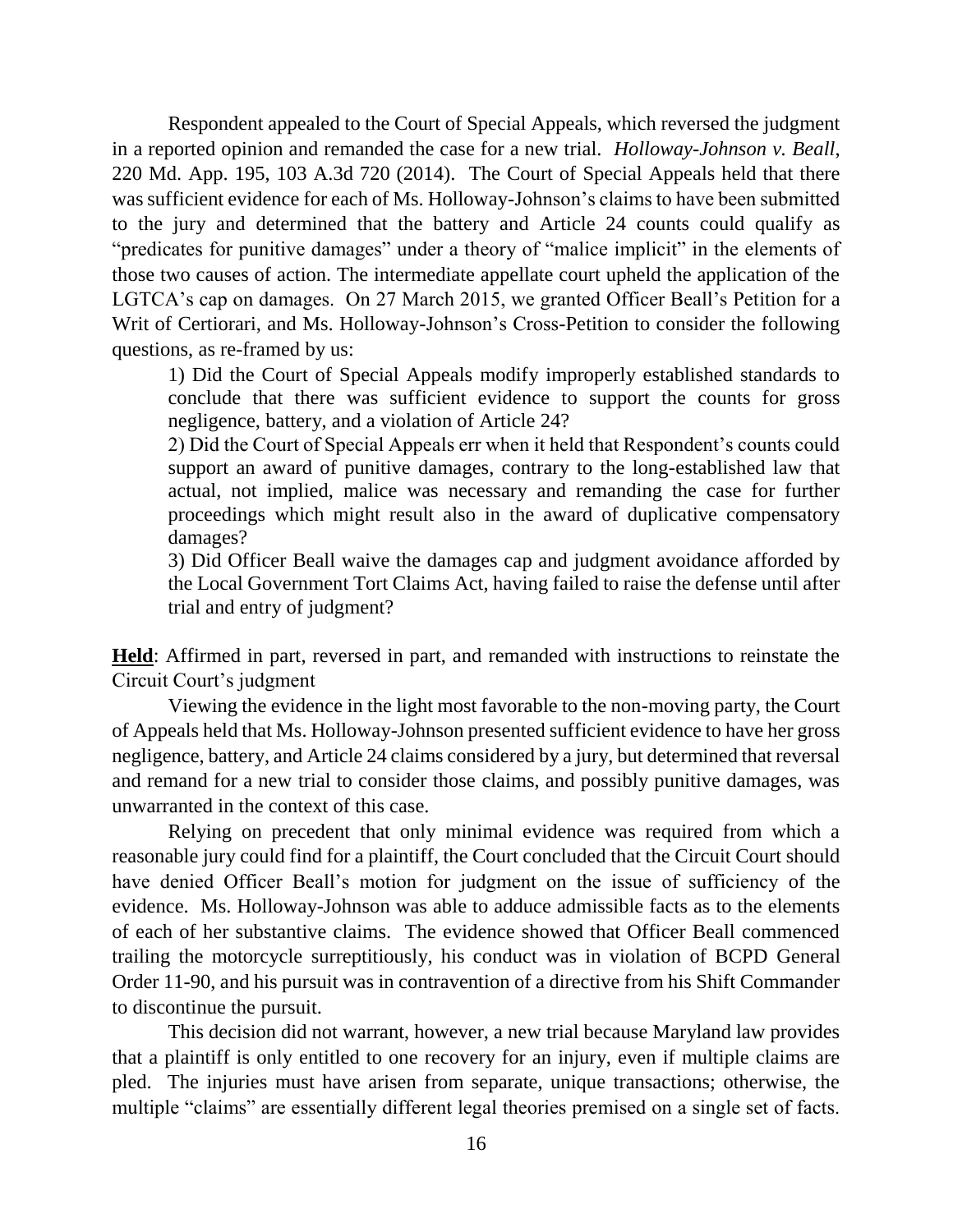Here, Ms. Holloway-Johnson's multiple claims all arise from the same set of facts and, therefore, she would have been entitled to but one compensatory recovery, which she received in the jury's award of compensatory damages on the negligence count.

The Court of Appeals turned its discussion to the issue of punitive damages. The Court agreed with the Court of Special Appeals that negligence and gross negligence claims would not support submission of a prayer for punitive damages to the jury. The Court, however, disagreed with the decision of the Court of Special Appeals concluding that "malice implicit" in the foundational elements of the battery and Article 24 violation would be sufficient to allow a jury to consider an award of punitive damages, in the absence of additional proof of actual malice to a clear and convincing standard. It is possible for a plaintiff to establish the elements of a civil battery or Article 24 violation to a preponderance of the evidence standard without proving actual malice. Thus, the Court of Appeals determined that a standard of "malice implicit" would expose inappropriately defendants to punitive damages without requiring a plaintiff to prove actual malice by clear and convincing evidence. Here, no evidence was produced by Ms. Holloway-Johnson to establish directly or by reasonable inference that Officer Beall was acting with malicious intent during the pursuit or that he intended to harm Holloway-Lilliston on the exit ramp. Without evidence from which a reasonable jury could find or infer actual malice, even had the battery and Article 24 claims survived the close of Plaintiffs' case-in-chief, Ms. Holloway-Johnson would not be entitled to have punitive damages submitted to the jury and, therefore, a remand was unwarranted.

On the issue of the applicability of the LGTCA damages "cap," the Court of Appeals affirmed the Court of Special Appeals. The LGTCA provides Baltimore City police officers an "indirect statutory qualified immunity" when they are acting within the scope of their employment and not proven to have acted with actual malice. The Court of Appeals agreed with the analysis that the LGTCA protection could not be waived by Officer Beall because it was not his to waive. Because the evidence was not sufficient to prove that Officer Beall acted with actual malice (and he was operating within the scope of his employment), the LGTCA cap of \$200,000 applied.

7. *Clough v. Mayor & City Council of Hurlock*, 445 Md. 367 (2015); Opinion by McDonald, J.

#### **Facts**:

According to the complaint, on 25 November 2009, the Mayor-elect of Hurlock, Joyce Spratt, met with Kathleen Clough and requested that Ms. Clough serve as the Clerk-Treasurer of Hurlock, MD. Ms. Clough indicated her willingness to serve as Clerk-Treasurer, provided that she had the security of an employment agreement. Ms. Spratt and Ms. Clough agreed to the terms of an agreement. Ms. Clough reduced it to a written employment agreement, dated 25 November 2009, setting forth the agreed-upon terms, which included a four-year term of employment.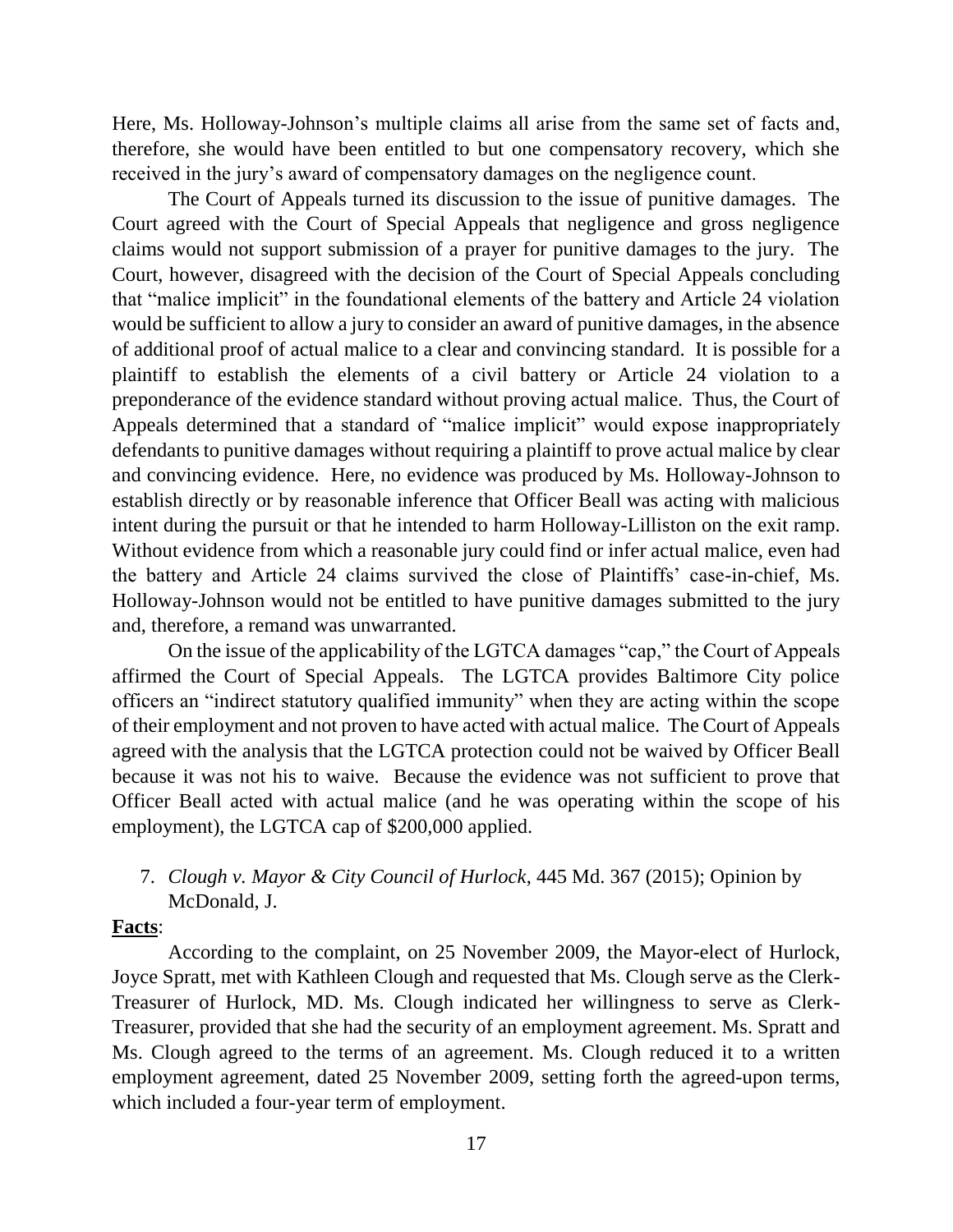On 8 December 2009, the Hurlock Council convened in executive session. Ms. Spratt presented Ms. Clough to the Hurlock Council for appointment to the position of Clerk-Treasurer. The Hurlock Council approved the appointment of Ms. Clough pursuant to the terms of the employment agreement.

On July 9, 2012, Ms. Spratt terminated, without cause, Ms. Clough from the position of Clerk-Treasurer. At that time, there were approximately 18 months remaining of the four-year term provided for in the written employment agreement.

On 5 July 2013, Ms. Clough filed a complaint against the Mayor & Council of Hurlock ("Town") with the Circuit Court for Dorchester County, which she later amended. The Town moved to dismiss the amended complaint. Among other reasons, the Town contended that the four-year term in the employment agreement conflicted with the Hurlock Charter; and, as a result, the employment agreement was void ab initio – that is, void from the beginning. Following a hearing, the Circuit Court granted the Town's motion in part on the ground that the four-year term in the employment agreement was inconsistent with the Hurlock Charter.

Ms. Clough noted timely an appeal to the Court of Special Appeals. The intermediate appellate court affirmed in an unreported opinion. It reasoned that the provision in the Hurlock Charter that all agency heads "serve at the pleasure of the Mayor" meant that the position of Clerk-Treasurer was an at-will position. Therefore, that court held that it was inconsistent with the Hurlock Charter for the Town to enter into an employment agreement that conferred a term of years on the Clerk-Treasurer.

### **Held**: Affirmed.

The Court of Appeals considered whether the Hurlock Charter precluded the Town from entering a four-year term of employment with the Clerk-Treasurer. The Hurlock Charter provides that "[a]ll office, department, and agency heads shall serve at the pleasure of the Mayor." Ms. Clough contended that the operative phrase in that provision, "serve at the pleasure of," allowed the mayor to exercise that discretion to enter into an employment agreement with the Clerk-Treasurer for a fixed term of years.

The Court concluded, however, that the operative phrase precluded the Town from entering into an employment agreement with the Clerk-Treasurer for a fixed term of years. The Court reasoned that the operative phrase is understood commonly to refer to at-will employment. The Hurlock Charter did not indicate a contrary intent. The Court pointed out that Ms. Clough's interpretation would create inconsistencies with other provisions of the Hurlock Charter. Lastly, the Court noted that the Hurlock Charter embodied a public policy that a mayor should have the ability to assemble and retain key personnel and that Ms. Clough's interpretation contradicted that public policy.

After determining that the Hurlock Charter precluded the Town from entering into an employment agreement with Ms. Clough for a fixed term of years, the Court concluded that neither Ms. Spratt nor the Hurlock Council had authority to enter into the four-year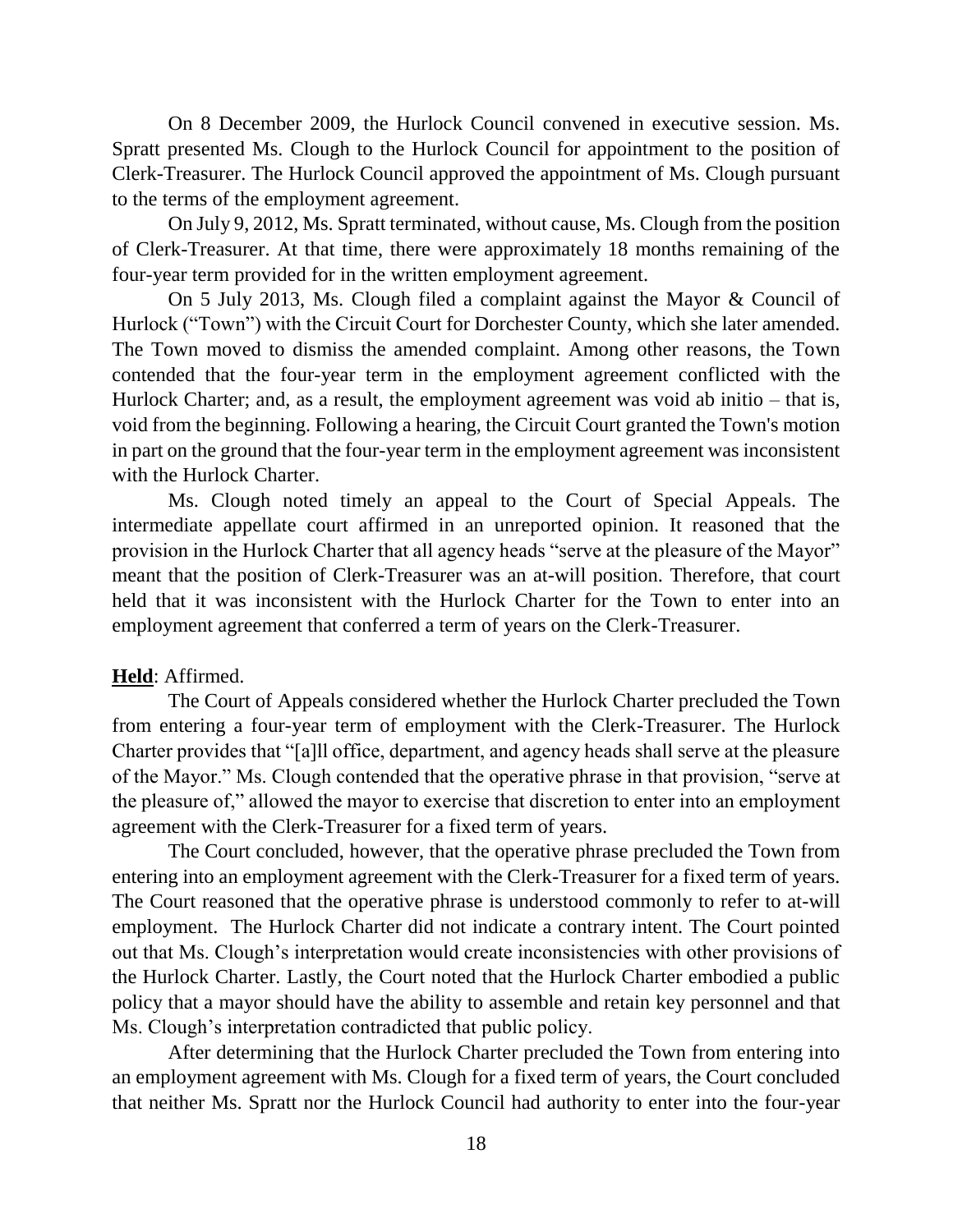employment agreement with Ms. Clough. Because municipalities are not bound by contracts entered into by agents who exceed their authority, the Court held that the employment agreement was void and unenforceable.

#### 8. *Cooper v. Rodriguez*, 443 Md. 680, 118 A.3d 829 (2015). Opinion by Watts, J.

#### **Facts**:

In the early morning hours of 2 February 2005, inmate Kevin G. Johns, Jr. ("Johns") murdered fellow inmate Philip E. Parker, Jr. ("Parker"), in plain sight of other inmates and correctional officers, while they were traveling together on a prison transport bus among thirty-four other inmates and five correctional officers. In the Circuit Court for Baltimore City ("the Circuit Court"), Parker's parents, Respondents, sued, among others, the State of Maryland and the five individual correctional officers who staffed the prison transport bus, including Larry Cooper ("Cooper"), Petitioner, the Officer in Charge during the bus ride.

At trial, the following evidence was adduced. During the bus trip, Johns got up from his seat, reached over the seat in front of him, hooked his arm around Parker's head from behind, pulled Parker's head over the back of the seat, and began choking Parker with his arm. Eventually, Johns released Parker, thinking that Parker was dead. At some point, another inmate, who was sitting next to Parker, got up from his seat and moved to a vacant seat across the aisle, leaving the space next to Parker empty. Although it was a violation of policy for inmates to get up and move around the bus, none of the five correctional officers took any action. After the initial choking, Parker started to move and snore or breathe heavily. Johns got up, moved into the seat next to Parker, and began choking Parker again. During the attack, Johns pulled down on Parker's head while Parker tried to push up, and Johns held Parker's head while turning his body toward the aisle of the bus, "trying to snap [Parker's] neck off." Johns said, among other things, "this is what I do best." Johns cut Parker's neck with a razor blade that had been smuggled onto the bus, and Parker yelled loudly. After the second round of choking, Johns stuffed Parker's limp body between the two seats. There was blood on top of the back of the seat and Johns was covered in a large amount of blood. This two-part attack occurred approximately seven and one-quarter feet from where Cooper was seated in a rear elevated officers' cage, yet Cooper—who was required to be "alert and observant at all times" – claimed not to have witnessed the attacks.

The jury returned verdicts in one officer's favor, finding that the officer had not been negligent, and in Respondents' favor against Cooper, three other officers, and the State. The jury found the other three officers negligent; Cooper grossly negligent; and, that the combined negligence and gross negligence were the proximate causes of Parker's death. Cooper and the three officers filed a post-trial motion, seeking judgment notwithstanding the verdict as to the jury's finding that Cooper had been grossly negligent and as to the liability of the individual correctional officers. The Circuit Court granted the motion, striking the jury's finding of gross negligence as to Cooper and ordering that a finding of negligence be entered and determining that the correctional officers were immune from liability under common law public official immunity and the Maryland Tort Claims Act ("MTCA"), Md. Code Ann., State Gov't (1984, 2014 Repl. Vol.) § 12-101 to 12-110.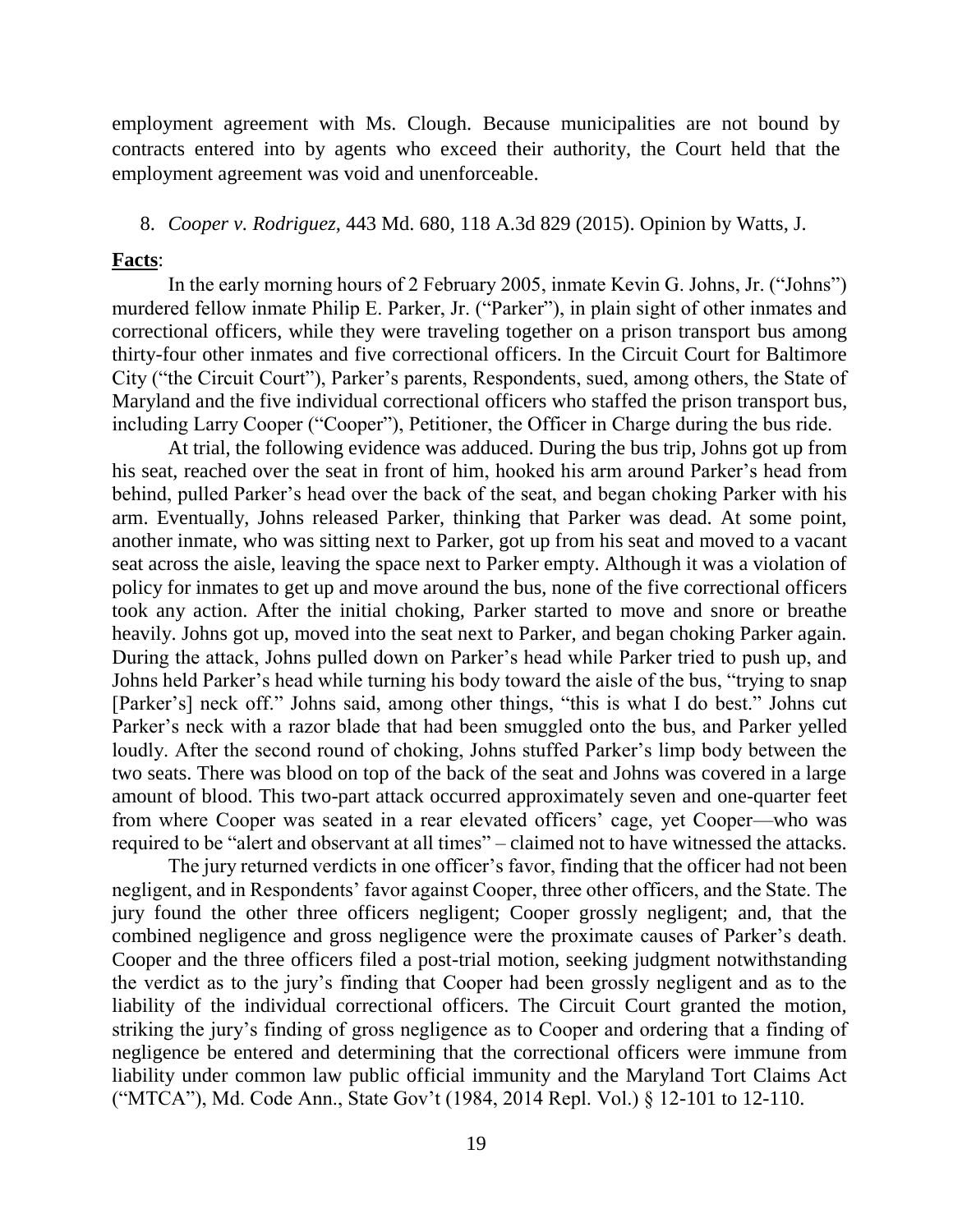Respondents and the State appealed. The Court of Special Appeals affirmed in part and vacated in part the judgment of the Circuit Court. The intermediate appellate court held that the Circuit Court erred in striking the jury's finding of Cooper's gross negligence and in concluding that Cooper was immune from liability. Specifically, the Court of Special Appeals held that the Circuit Court erred in ruling that there was no special relationship between Cooper and the inmates and that, because Cooper owed a duty arising out of a special relationship with the inmates in his custody, Cooper was not entitled to common law public official immunity. Cooper petitioned for a writ of certiorari. The Court of Appeals granted the petition.

## **Held**: Affirmed.

The Court of Appeals held that the Circuit Court erred in striking the jury's finding that Cooper acted with gross negligence. The Court concluded that, when viewed in its totality and in the light most favorable to Respondents, the evidence was sufficient to support the conclusion that Cooper, as the Officer in Charge, failed to fulfill the duty to protect Parker's safety and acted with reckless disregard for Parker's life. Indeed, the evidence was sufficient to support the conclusion that Cooper, who claimed to have not seen or heard the attack occurring in front of him, and who testified that he was unaware of several departmental policies meant to ensure inmates' safety, was "so utterly indifferent to the rights of others that he act[ed] as if such rights did not exist." *Barbre v. Pope*, 402 Md. 157, 187, 935 A.2d 699, 717 (2007) (citations omitted).

The Court of Appeals held that, because Cooper acted with gross negligence, he was not entitled to immunity under the MTCA.

The Court of Appeals concluded also that the special relationship exception, rather than being a limitation on common law public official immunity, is a limitation on the public duty doctrine; in other words, the existence of a special relationship does not prevent the application of common law public official immunity. The Court held that the Court of Special Appeals erred in concluding that, because a special relationship existed between Cooper and the inmates, and because the relationship gave rise to a duty which was breached, the Circuit Court erred in finding that Cooper was entitled to common law public official immunity.

Nonetheless, the Court of Appeals held that the Court of Special Appeals was correct in concluding that Cooper was not entitled to common law public official immunity, not because Cooper owed a duty arising out of a special relationship with the inmates in his custody, but rather because entitlement to common law public official immunity ends at gross negligence; i.e., gross negligence is an exception to common law public official immunity.

The Court of Appeals held further that, in accordance with the dictates of Article 19 of the Maryland Declaration of Rights, gross negligence is an exception to common law public official immunity; in other words, if a public official's actions are grossly negligent, the public official is not entitled to common law public official immunity. The Court stated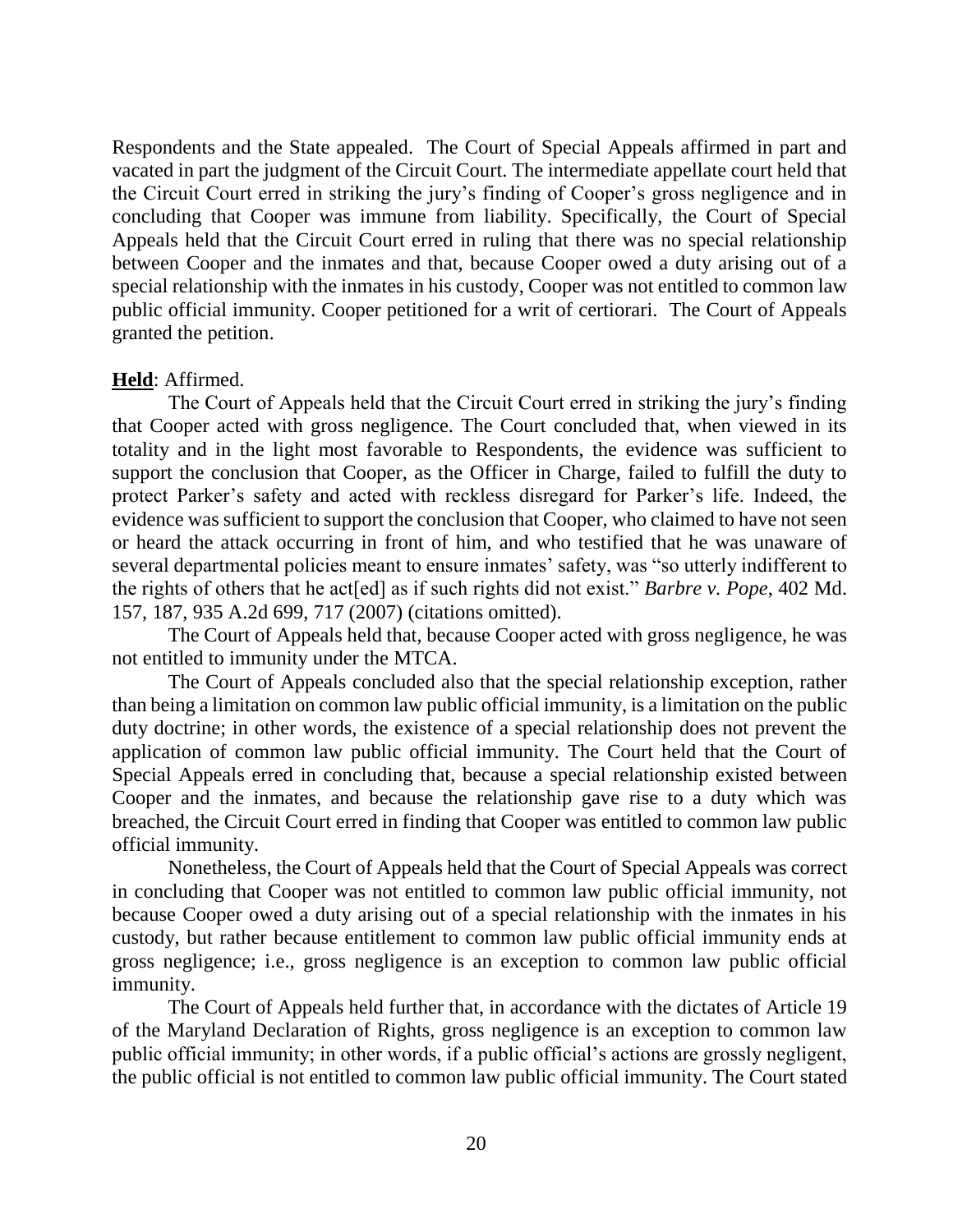that to hold otherwise would leave effectively a void in liability, leaving plaintiffs, such as Respondents, without a remedy for a public official's gross negligence.

In cases of gross negligence, where immunity exists under both the MTCA and common law common law public official immunity, the State could be liable for negligence, a public official could be liable for malice, but neither the State nor the public official could be liable for gross negligence—stated otherwise, there would be no remedy for the public official's gross negligence. Such a result could lead potentially to disconcerting consequences, including giving a public official and the State an incentive to avoid liability by arguing that the public official acted with gross negligence, and requiring the plaintiff to argue in response that the public official was merely negligent or malicious.

The Court of Appeals concluded that holding that gross negligence is an exception to common law public official immunity is consistent with the reasoning underlying the MTCA because one of the core principles of the MTCA is that the State is immune from liability for the gross negligence of State personnel, although allowing State personnel to be liable for gross negligence. The Court noted that it would be illogical not to accord Cooper immunity under the MTCA, but extend immunity as a public official.

Because public official immunity is a common law doctrine, it was deemed appropriate for the Court to define its contours. Although, under the MTCA (and in other instances), the General Assembly waived expressly sovereign or governmental immunity and it was appropriate for the General Assembly to have acted in this regard—immunity pursuant to common law public official immunity is not a matter that requires action by the General Assembly. Instead, the Court has authority under the Maryland Constitution to change the common law. The Court of Appeals observed that common law public official immunity is a principle developed through case law by the Courts of this State and, thus, the General Assembly would not be charged with determining whether gross negligence is an exception to common law public official immunity absent codification of public official immunity. The Court concluded that, because the courts are the keepers of the common law and the Maryland Constitution instills within the Court the ability to determine the common law, holding that gross negligence is an exception to common law public official immunity neither ran afoul of the Maryland Constitution nor invaded the province of the General Assembly.

Cooper, having acted with gross negligence, was not entitled to immunity under common law public official immunity.

9. *Anne Arundel County v. Bell*, 442 Md. 539 (2015); *Anne Arundel County v. Harwood Civic Ass'n*, 442 Md. 595 (2015); Opinion by Harrell, J.; Dissenting opinion by Adkins, J., joined by Battaglia and McDonald, JJ.

## **Facts of** *Bell*

Bill 12-11, a comprehensive zoning ordinance adopted in 2011 by the County Council for Anne Arundel County ("the County"), embraced two districts in the County comprising approximately 59,045 individual parcels or lots totaling 4,265 acres in area. Of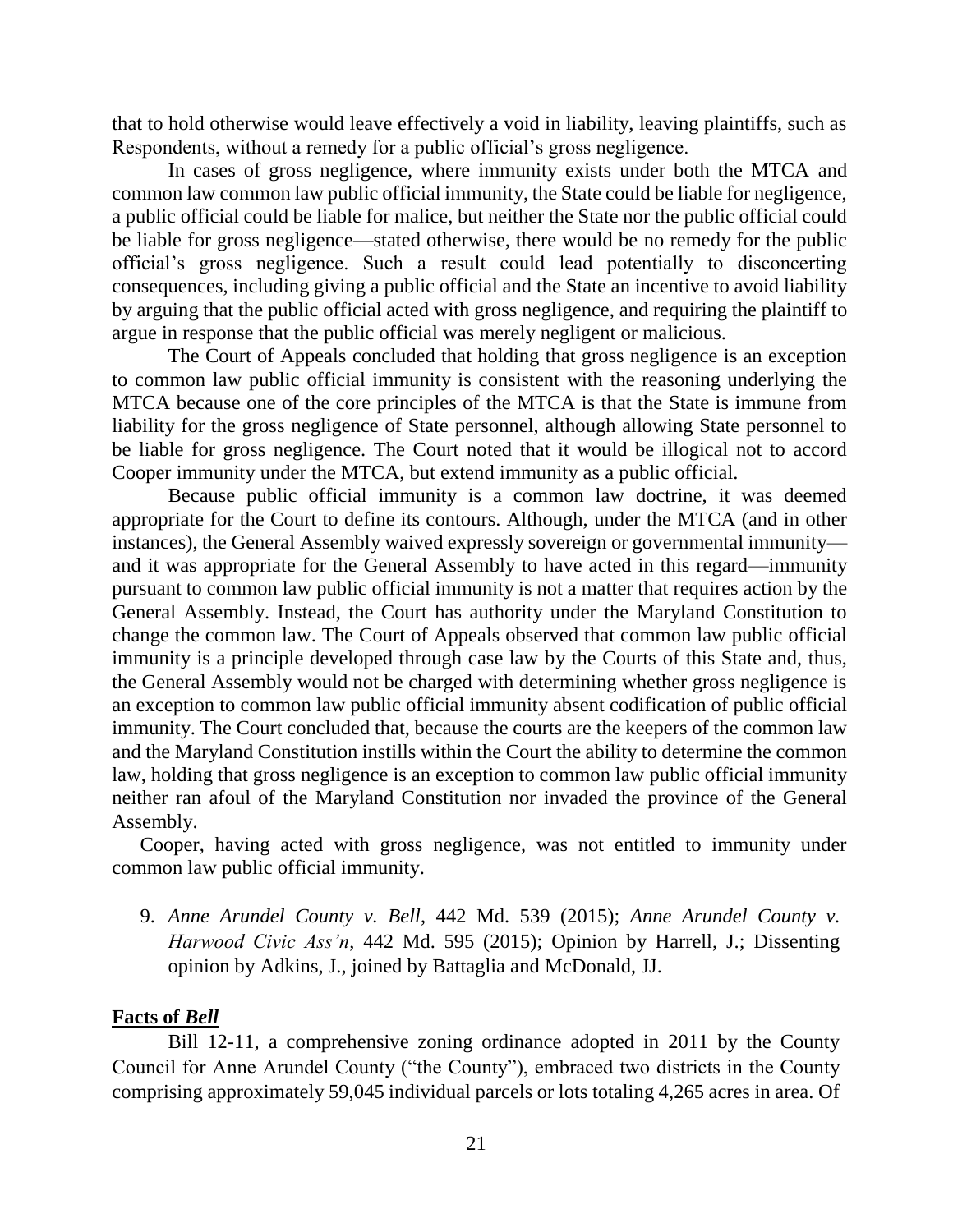those 59,045 individual parcels or lots, Bill 12-11 changed the previous zoning classifications of 264 parcels or lots and maintained essentially the pre-existing zoning of the rest. Bill 12-11 was the culmination by local government of a 5-year comprehensive and thorough consideration of the zoning in the Districts.

The adoption of Bill 12-11 was challenged by various Anne Arundel County property owners and community associations ("the Citizens"), who objected to some, but not all, of the rezonings. Two suits (an Amended Petition for Judicial Review or, in the Alternative, for a Writ of Administrative Mandamus and a Complaint for Declaratory Judgment) were filed in the Circuit Court for Anne Arundel County, which were consolidated. The Citizens challenged the rezoning of multiple parcels of land, alleging that the County engaged in illegal spot and contract zoning with regard to those rezonings and failed to provide the public with the required notice of the proposed zoning changes.

Several Anne Arundel County property owners and ground leaseholders whose properties had been rezoned to classifications desired by them (collectively, with the County, referred to as "Petitioners") intervened to protect their interests. Petitioners moved to dismiss the Citizens' suit, arguing, among other things, that the Citizens lacked standing. The Circuit Court granted Petitioners' motion to dismiss, concluding that the Citizens lacked standing because, irrespective of the proximity of any of the Citizens' properties to any of the rezoned properties, they failed to meet the burden of proving special aggrievement.

On direct appeal, the Court of Special Appeals disagreed with the Circuit Court, concluding that the Citizens enjoyed property owner standing to challenge Bill 12-11. Relying on *120 W. Fayette St., LLLP v. Mayor and City Council of Baltimore*, 407 Md. 253, 964 A.2d 662 (2009) [*"Superblock I"*] and *Long Green Valley Association v. Bellevale Farms, Inc.*, 205 Md. App. 636, 46 A.3d 473, aff'd on other grounds, 432 Md. 292, 68 A.3d 843 (2013), the intermediate appellate court concluded that the prima facie aggrievement standards of property owner standing principles apply to challenges to comprehensive zonings, as well as administrative and executive land use decisions. After examining the allegations of owners of several discrete parcels, the Court of Special Appeals concluded that at least some of the Citizens had alleged harm sufficient to show that the Citizens were specially aggrieved. Because that court concluded that at least one of the Citizens was prima facie aggrieved, based solely on the proximity of his/her property to a single property rezoned in Bill 12-11, all of the Citizens had standing with respect to the select parcels rezoned in Bill 12-11.

Petitioners, in their successful petition for a writ of certiorari to us, asked us to consider: (1) "Whether the prima facie aggrievement standard established in [*Bryniarski v. Montgomery County Board of Appeals*, 247 Md. 137, 230 A.2d 294 (1967)] should be expanded beyond challenges to administrative land use decisions to include challenges to comprehensive zoning?"; (2) "Whether the "almost prima facie" standard as established in [*Ray v. Mayor and City Council of Baltimore*, 430 Md. 74, 59 A.3d 545 (2013)] should be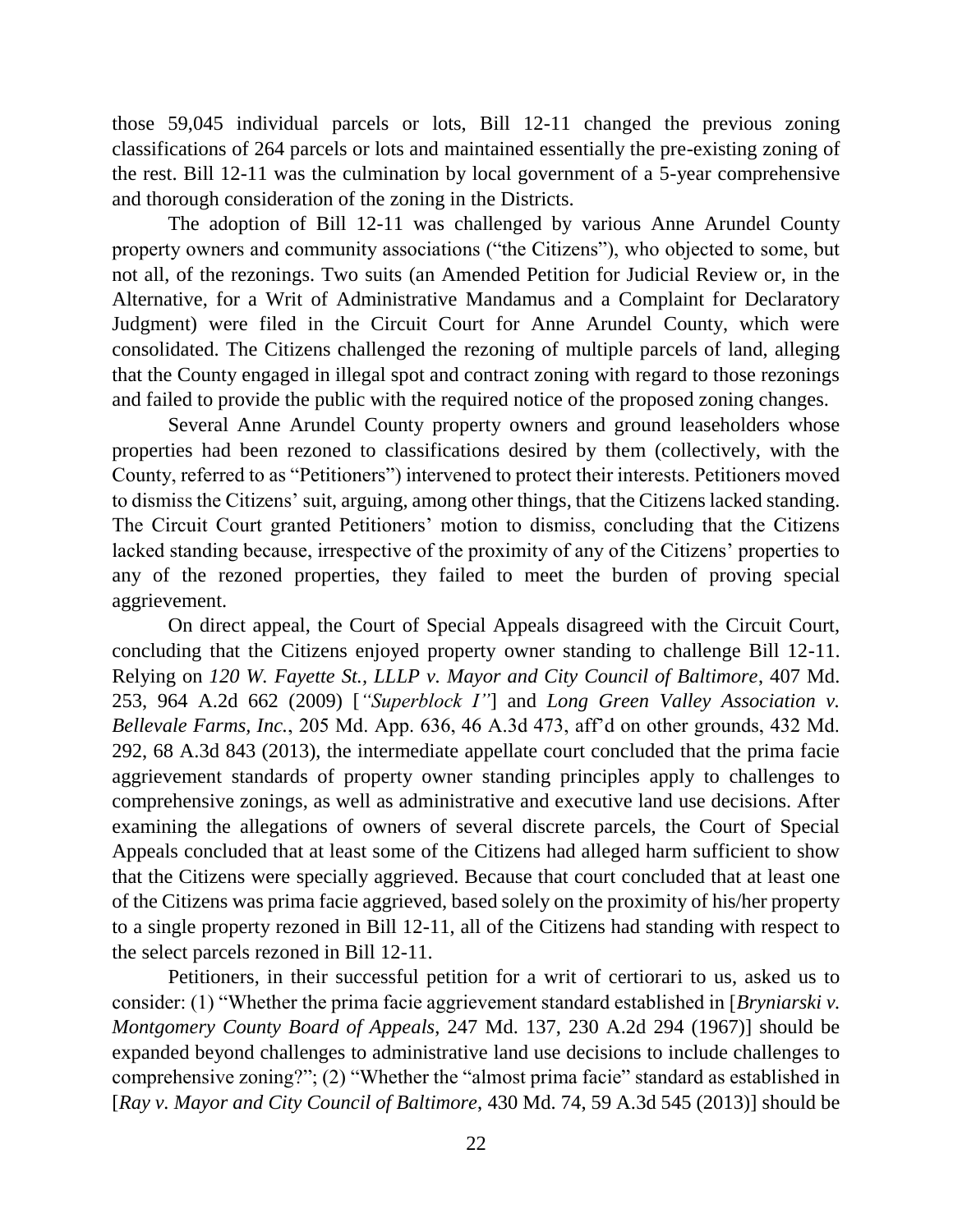expanded beyond challenges to administrative land use decisions to include challenges to comprehensive zoning?"; and (3) "Whether noise from a predicted increase in traffic constitutes "special damages"?"

**Held**: Reversed, with directions to affirm the Circuit Court.

Plaintiffs wishing to challenge in Maryland courts the legislative action of adoption of a comprehensive zoning ordinance are required to demonstrate taxpayer standing—a standing doctrine required for challenges to legislation. The doctrine of property owner standing (i.e., a proximity-driven standing doctrine) is not the appropriate basis upon which a judicial challenge to a comprehensive zoning legislative action may be maintained.

The Court of Appeals distilled the first two certiorari questions into the following: are the principles of property owner standing applicable to plaintiffs maintaining a judicial challenge to the adoption of a comprehensive zoning ordinance, as has been the standard by which judicial challenges to quasi-judicial and other administrative "land use" actions have been measured?

The Court compared quasi-judicial and administrative land use decisions with comprehensive zoning actions. Although comprehensive zoning is legislative fundamentally and no significant quasi-judicial function is involved, quasi-judicial processes and administrative land use actions result from a decidedly un-legislative process (including typically a deliberative fact-finding process, which entails the holding of at least one evidentiary hearing (generally), factual and opinion testimony, documentary evidence, cross-examination of the witnesses, and objections to the weighing of evidence) which results in a particularized set of written findings of fact and conclusions of law as to the zoning proposal for the parcel or assemblage in question.

Bearing in mind the differences between various zoning actions, the Court turned to examine the two standing doctrines available to complainants by which they might maintain suits regarding land use actions generally: the doctrines of property owner standing and taxpayer standing. The Court began its discussion of property owner standing with the requirements and historical underpinnings of the doctrine, examining *State Center, LLC v. Lexington Charles Ltd. P'ship*, 438 Md. 451, 92 A.3d 400 (2014), *Ray*, and *Bryniarski*. The Court elaborated then on the outer limits of the variety of land use decisions to which property owner standing applies. The Court discussed in depth the trilogy of *Superblock* cases, and especially *Superblock I* and *120 West Fayette St., LLLP v. Major and City Council of Baltimore*, 426 Md. 14, 43 A.3d 355 (2012) [hereinafter "*Superblock III*"], in addition to *State* Center. The Court of Appeals deduced from *Superblock I*, *Superblock III*, and *State Center* that the doctrine of property owner standing may apply to administrative land use decisions and other land use actions undertaken as executive functions. The Court has not applied heretofore the doctrine to purely legislative processes and actions, nor does the Court's body of case law on the subject warrant applying the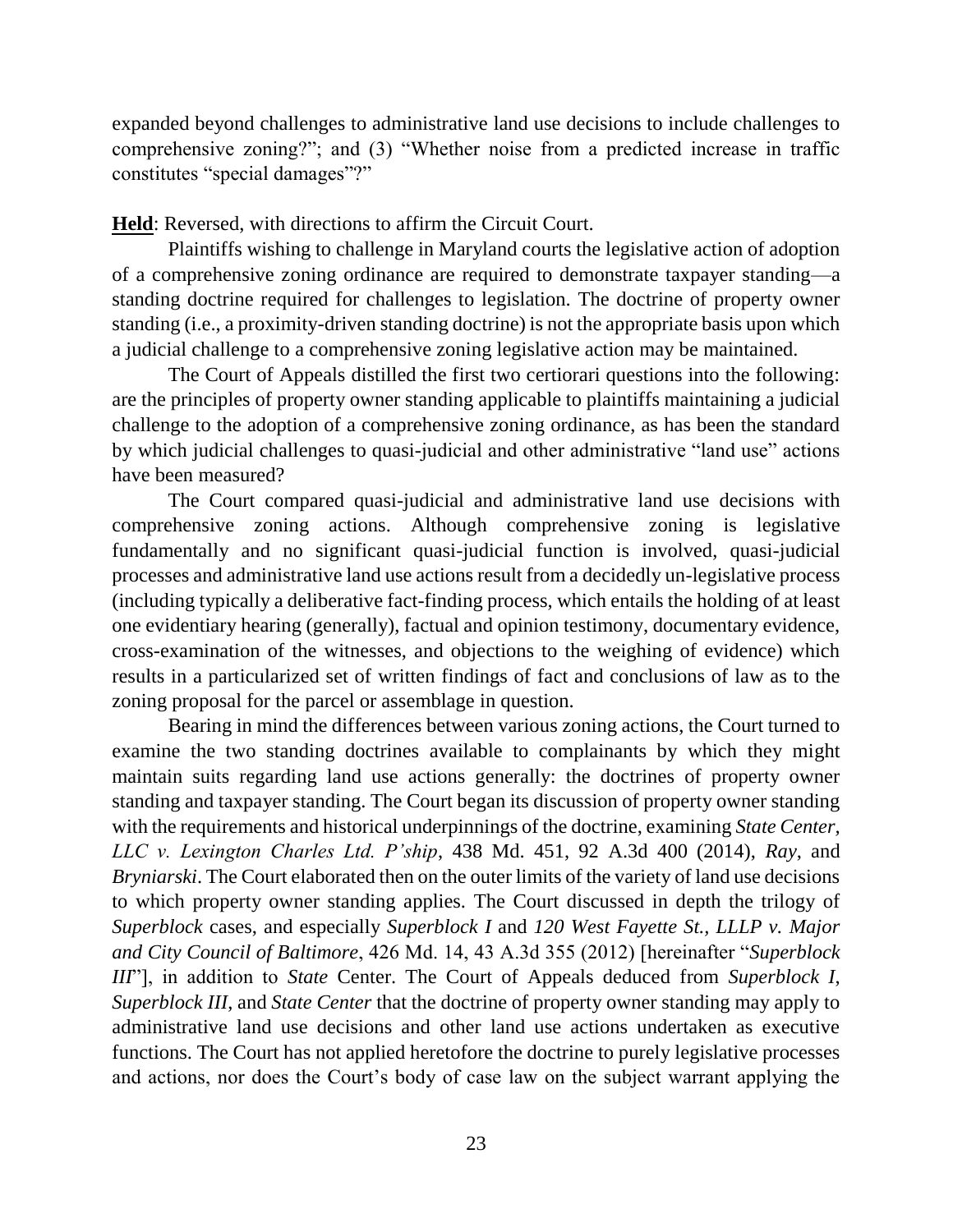doctrine to judicial challenges to legislative acts reached through solely legislative processes.

Finally, the Court of Appeals explained why further expansion of the property owner standing doctrine to the purely legislative process and act of comprehensive zoning is ill-advised. The Majority expressed reticence to construe standing doctrines so broadly as to eviscerate the doctrine of property owner standing, as would be the case if, hypothetically, thousands of plaintiffs with the benefit of property owner standing could have standing to challenge comprehensive zoning legislation. The Court observed instances in Ray and State Center where similar policy concerns underscored the court's analysis of standing.

The Court of Appeals then proceeded to discuss the doctrine of taxpayer standing, which the Court identified as the standing doctrine that challengers to comprehensive zoning ordinances must satisfy. The Court first discussed the requirements and historical underpinnings of the doctrine of taxpayer standing. To establish eligibility to maintain a suit under the taxpayer standing doctrine, a complainant must allege two things: (1) that the complainant is a taxpayer and (2) that the suit is brought, either expressly or implicitly, on behalf of all other taxpayers. A party satisfies the special interest, also called special damage, standing requirement by alleging both 1) an action by a municipal corporation or public official that is illegal or ultra vires, and 2) that the action may injuriously affect the taxpayer's property, meaning that it reasonably may result in a pecuniary loss to the taxpayer or an increase in taxes. Naturally, there must be a nexus between the showing of potential pecuniary damage and the challenged act, which is true not only for the complainant, but also all similarly situated taxpayers.

The Court then discussed some of the instances in which taxpayer standing applies, including cases pertaining to executive, administrative, or quasi-land use actions as well as challenges to legislation generally. The Court concluded, after examining *Boitnott v. Mayor and City Council of Baltimore*, 356 Md. 226, 738 A.2d 881 (1999), among other cases, that taxpayer standing is the appropriate standing doctrine that challengers to comprehensive zoning ordinances must satisfy in order to maintain their suit. Finally, the Court analyzed the Citizens' suit in light of the requirements of taxpayer standing. The Court assumed that at least two of the Citizens were taxpayers, and the Citizens alleged that the actions taken by the County in adopting the zoning reclassifications in Bill 12-11 were illegal; however, the Citizens did not satisfy the requirements of taxpayer standing because they did not allege that the illegal action would result in a pecuniary loss or an increase in taxes. Because the Citizens did not allege properly that they would suffer the requisite harm, the Court did not determine whether the Citizens alleged sufficiently that their suit was brought on behalf of all other taxpayers similarly situated.

#### **Facts of** *Harwood Civic Association, Inc., et al.*,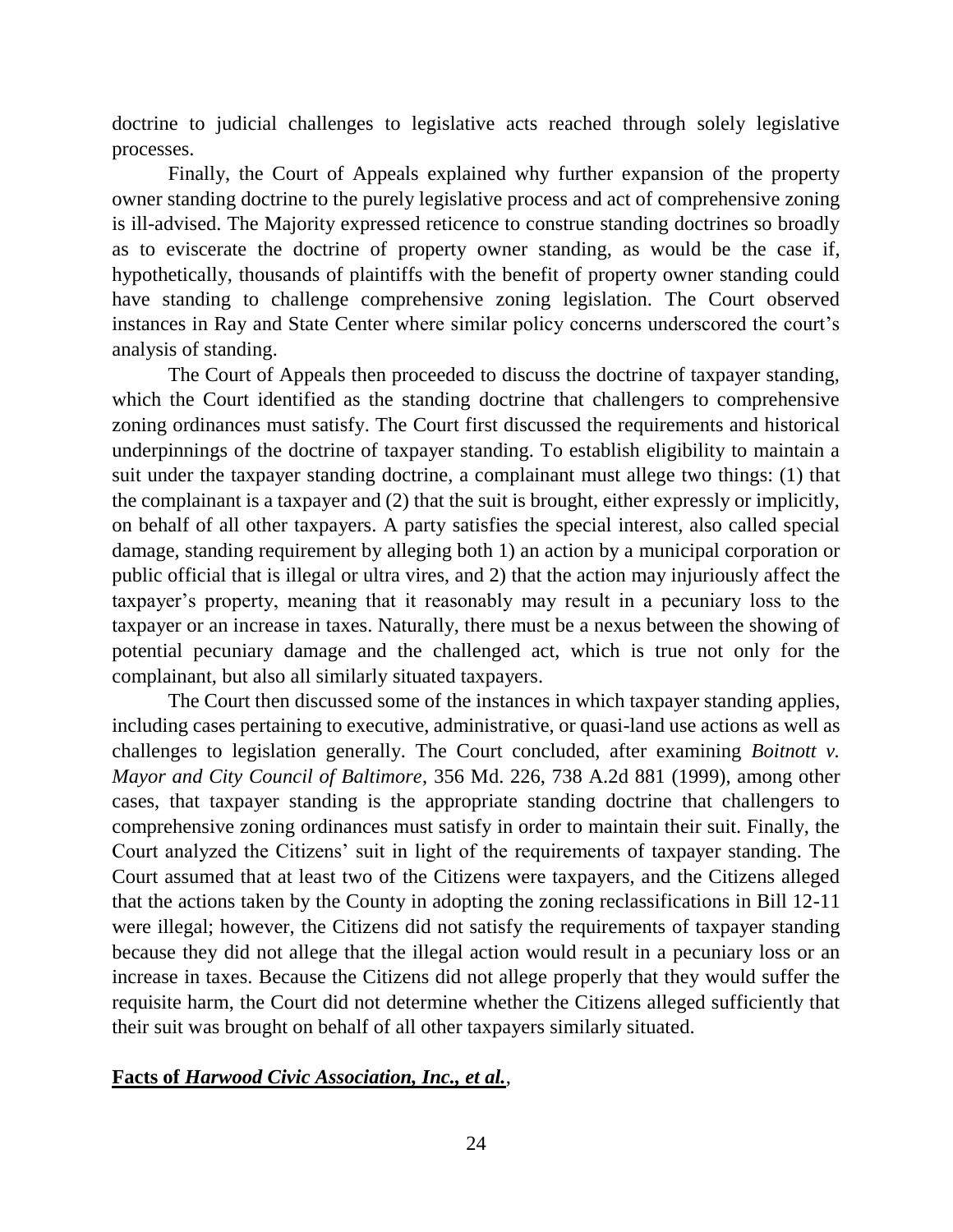Bill 44-11, a comprehensive zoning ordinance adopted in 2011 by the County Council for Anne Arundel County ("the County"), embraced two districts in the County, referred to colloquially as "South County." Property owners desiring rezoning were given an opportunity to submit applications to the County. The County's Office of Planning and Zoning ("OPZ") evaluated the applications in light of the recommendations of County's comprehensive land use master plan (the "General Development Plan," or "GDP"), made a recommendation as to each application, and incorporated its various other recommendations in a draft of what became Bill 44-11. The County Council adopted Bill 44-11, with certain amendments to the draft bill submitted by the OPZ and not vetoed by the County Executive, after which point Bill 44-11 became "final" and effective.

Several non-profit community associations and individual property owners (collectively, the "Protestants" or "Respondents") filed in the Circuit Court for Anne Arundel County a complaint for declaratory judgment, in which they sought specifically a declaration that certain provisions of Bill 44-11 were void because assertedly they granted illegal spot zoning and were inconsistent with the recommendations of the GDP. In the Complaint, the individual property owners each alleged that they owned property and resided near or adjacent to one of the properties rezoned by Bill 44-11 and that the value of their property and enjoyment thereof would be reduced substantially as a result of the rezoning. Owners of some of the properties rezoned by Bill 44-11 (collectively, the "Defendants") filed motions to intervene, all of which were granted.

The County and several Defendants filed motions to dismiss the complaint in which they challenged the Protestants' standing. One of the intervening Defendants argued in a motion to dismiss that the Protestants did not allege facts sufficient to establish either taxpayer standing or property owner standing. In their response to that motion, the Protestants disclaimed taxpayer standing and argued instead that they maintained property owner standing.

The Circuit Court dismissed the Protestants' amended complaint. In a footnote of the trial judge's opinion, he recognized that Protestants conceded that they did not claim to have taxpayer standing, and he then considered whether they satisfied property owner standing. He concluded, based on his reading of *Bryniarski v. Montgomery County Board of Appeals*, 247 Md. 137, 230 A.2d 289 (1967), that all Protestants lacked standing.

The Protestants filed a Second Amended Complaint, adding additional plaintiffs and defendants yet again. The Protestants reiterated generally the proximity of their properties to the rezoned properties, and alleged further various discrete injuries, including reduced property values, reduced enjoyment of the properties, increased traffic, increased noise and light pollution, fear of damage to trees and mailboxes on their properties as a result of increased traffic, damage to the rural nature of the properties, increased run-off from storm water, and the pressure to permit additional and more intense commercial uses in the future. One Protestant, Shirley Harrison ("Ms. Harrison"), who owns and resides on a property "adjacent to" a property rezoned in Bill 44-11, reiterated her allegations that enjoyment of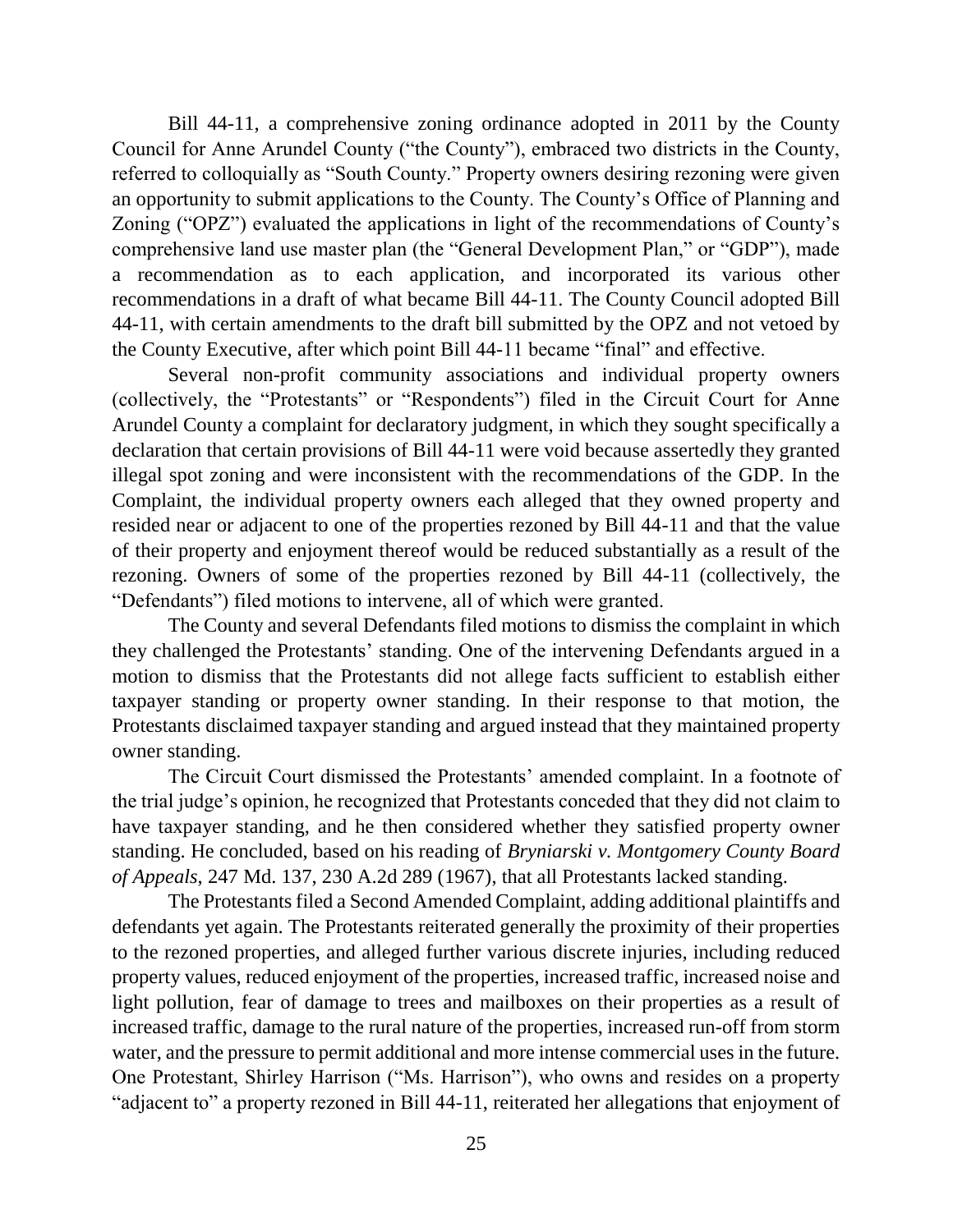her property would be reduced substantially and that the rezoning would cause an increase in traffic. She alleged further that she feared that her property taxes would increase due to the rezoning on the adjacent rezoned property. In response to the Second Amended Complaint, some of the Defendants, including the County, filed new motions to dismiss, asserting that the Protestants lacked standing. The Protestants, in their opposition to the motion to dismiss the Second Amended Complaint filed by the County, reiterated, among other things, their argument that their allegations of special aggrievement were sufficient to establish their standing.

One of the Defendants focused pointedly in its motion to dismiss on the allegations of Ms. Harrison. They argued that Ms. Harrison's allegations failed to satisfy the special damage requirements of *Bryniarski* and that she failed to allege that she would be affected specially in a way different from that suffered by the public generally. Finally, the Defendant maintained that, if Ms. Harrison was arguing that she maintained taxpayer standing, she did not allege sufficient pecuniary losses. The Protestants filed an opposition to that motion to dismiss, but did not address in any way the arguments regarding taxpayer standing, nor did they disavow explicitly their earlier disavowal of taxpayer standing. The Protestants also opposed another motion to dismiss, where they maintained again that they enjoyed standing as "adjoining property owners" and relied indiscriminately on cases discussing both property owner standing and taxpayer standing.

The Circuit Court dismissed the Second Amended Complaint. Regarding Ms. Harrison, the trial judge noted, in a footnote, that "an increase in property value by definition is not 'harm' and that a tax increase for more valuable property does not constitute a viable zoning complaint." The Circuit Court went on to conclude that Ms. Harrison's allegations were too generalized to satisfy the requirement of "special harm." The trial judge concluded that most of the Protestants lacked standing to challenge Bill 44- 11, but two enjoyed property owner standing because of their allegation that the rezoning of a nearby parcel "will result in a loss of or a deterioration of the wildlife habitat and will destroy or drive off the currently abundant wildlife there." He dismissed, however, the Second Amended Complaint as to all of the Protestants because he concluded that they failed to state a claim upon which relief could be granted.

The Protestants appealed to the Court of Special Appeals, where they argued again that they enjoyed property owner standing by virtue of their proximity to various rezoned parcels. The parties did not argue taxpayer standing before the intermediate appellate court, nor did that court discuss taxpayer standing in the process of concluding that the doctrine of property owner standing applies to declaratory judgment actions challenging comprehensive zoning legislation. The Court of Special Appeals concluded that the Protestants did state a claim upon which relief could be granted and remanded the case for further proceedings in light of its opinion in *Bell v. Anne Arundel County, Md.*, 215 Md. App. 161, 79 A.3d 976 (2013), *rev'd*, *Anne Arundel County, Maryland v. Steve Bell*, 442 Md. 539, 113 A.3d 639 (2015).